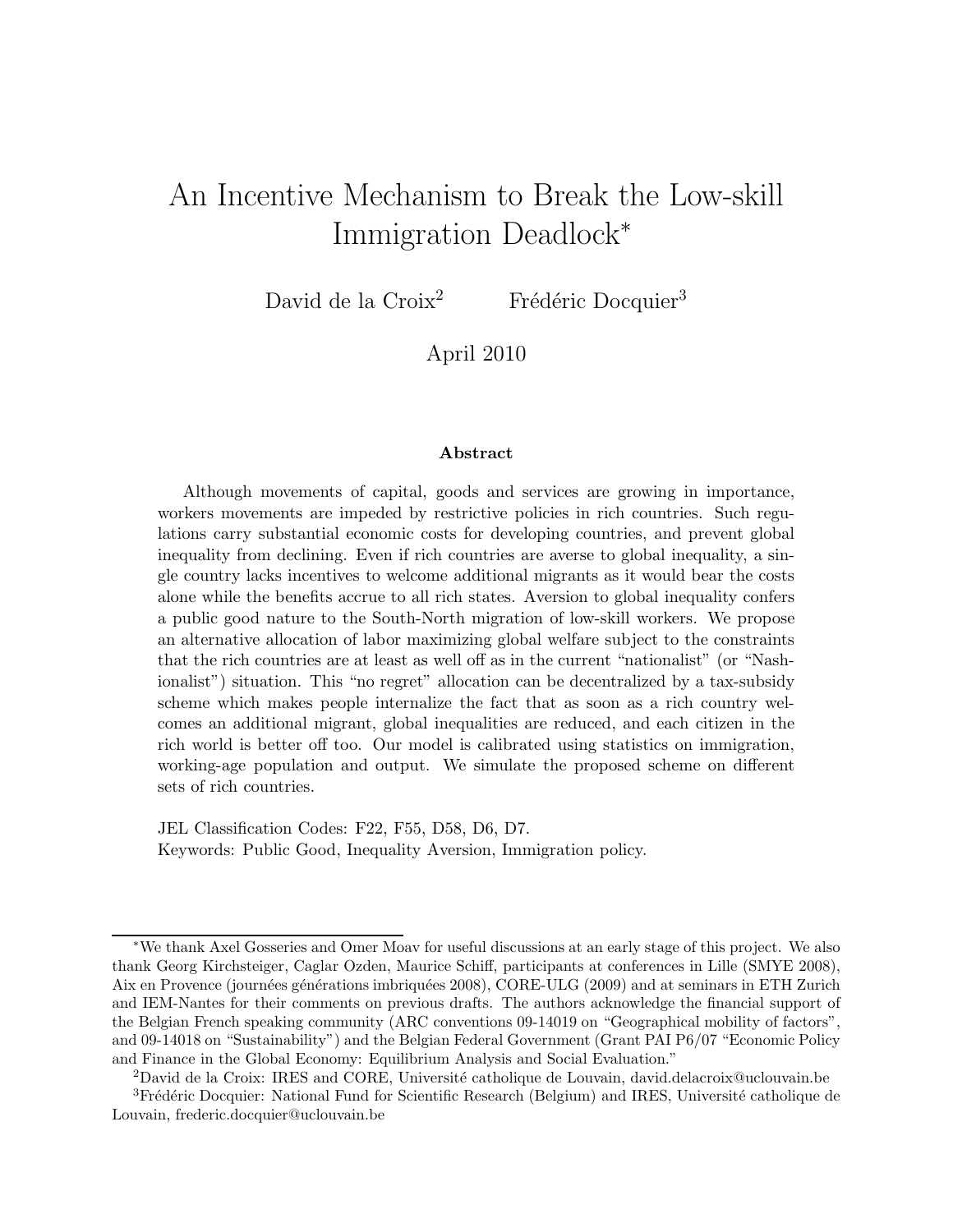# 1 Introduction

An undeniably stylized fact of the last 50 years is that, with a few exceptions, the poorest countries of the world have not caught up with the industrialized nations in any meaningful way. Although a considerable amount of research has been devoted to understanding the growth and development processes, economists have not yet discovered how to help poor countries take off. For example, the issue of the effectiveness of foreign aid has given rise to many controversial contributions.<sup>1</sup>

Another clue to reducing global poverty is to allow more low-skill workers to migrate from poor to rich countries. As argued in many recent studies, low-skill migration generates huge gains for migrants, their families and, most importantly, the sending countries. By relaxing labor market constraints at origin and inducing large amounts of remittances, low-skill migration should be seen as an explicit component of the development policy of the rich world. In the Global Economic Prospects, the World Bank (2008) reported that international remittances received by developing countries (around 170 billion US dollars in 2005, two thirds of which was sent from developed countries) had doubled since 2000 and were twice as large as official development aid. Records still underestimate the full scale of remittances: unrecorded flows through informal channels may conservatively add 50 percent to official flows. Although the growth impact is unclear, remittances do obviously play an important role in reducing poverty. Migration has other economic implications for poor countries beyond remittances. It raises the demand for low-skill workers at the margin, leading to higher wages, lower unemployment and greater labor force participation. It creates ties between countries, reducing transaction and informational costs. Hence, it is not surprising that development agencies promote migration of the low skilled. For example, the Commitment to Development Index (CDI) computed by the Center for Global Development, an independent American think tank that works to reduce global poverty and inequality, rewards immigration of low-skill people in its index of generosity of advanced countries towards developing countries.

Although movements of capital, goods and services are growing in importance in an increasingly globalized world, workers movements are impeded by highly restrictive and heavily regulated markets for global labor. This is especially true for the low-skill population. In a recent study, Docquier, Lowell, and Marfouk (2009) estimated that low-skill emigrants only represented 1.3 of the low-skill population born in developing countries in 1990 and 2000. This proportion looks small given huge wage differentials observed between high-income and low-income countries.

Although the migration pressure is likely to intensify in the coming decades (given the rising gap in wages between South and North countries and their different demographic futures), migration flows are constrained by immovable anti-immigration sentiments among the citi-

<sup>&</sup>lt;sup>1</sup>Burnside and Dollar (2000) found that the impact of aid on growth was positive in good policy environments (after accounting for the endogeneity of policy and aid). This result has been questioned by Hansen and Tarp (2000) who introduced non-linearities into the aid-growth relationship, and by Easterly, Levine, and Roodman (2003) who used more recent data. In addition, it has been argued that foreign assistance may generate aid dependency relationships in poor countries (see Kanbur 2006).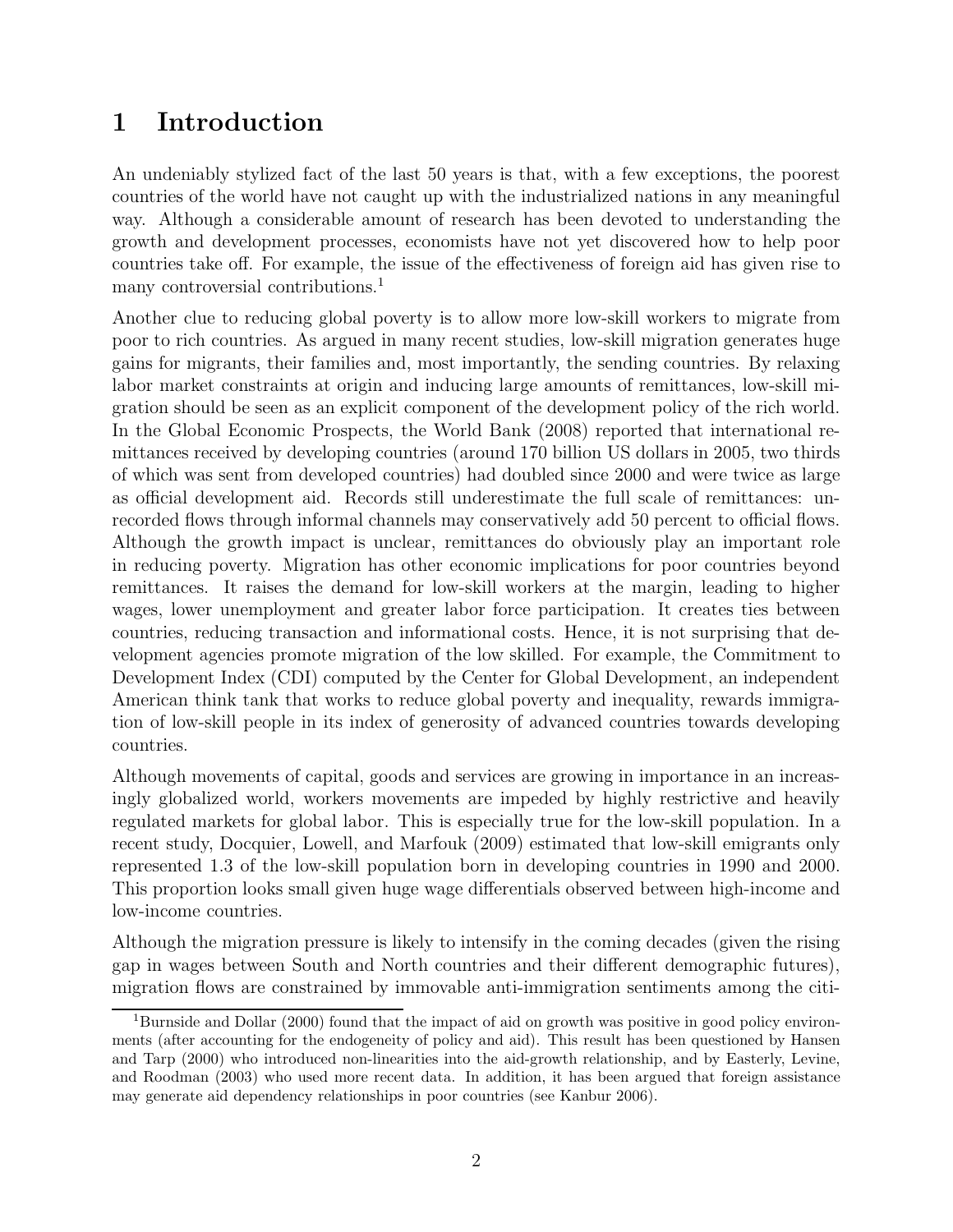zens of rich countries. Regulations which restrict migration carry considerable economic costs for developing countries, and prevent global inequality from declining. Clearly, "breaking the gridlock on international labor migration" requires solutions that are politically acceptable in rich countries. In his recent book, Pritchett (2006) advocates several solutions including the greater use of temporary work permits, permit rationing, reliance on bilateral rather than multilateral agreements, and protection of migrants' fundamental human rights. However none of these suggestions seem strong enough to counterbalance the lack of incentives for North citizens to host more low-skill migrants.

This paper uses a political economy model of immigration barriers. The political economy framework is appropriate for explaining immigration restrictions in advanced countries. This was shown by Facchini and Mayda (2008) who analyzed and quantified the role played by economic channels (labor market, welfare state, efficiency gains) on voters' preferences towards immigration. We build on the same idea that citizens' preferences are key ingredients of a political economy model of immigration. However, our purpose is to design an incentivecompatible mechanism that could raise the number of South-North migrants. Our model describes an economy with a set of heterogeneous rich countries and one poor emigration country (representing the group of developing nations). It relies on a minimal set of assumptions. First, physical capital at destination is only owned by citizens who share the surplus income generated by immigrants (which varies with country's total factor productivity). Second, host countries face heterogeneous costs of low-skill immigration; potential reasons for such costs include xenophobic preferences, fear of unemployment, feelings of insecurity and costs of redistribution (in response to price changes or welfare transfers). Third, citizens from all rich countries are averse to global inequality, albeit to a small extent, and internalize that welcoming low-skill migrants from the South reduces extreme poverty.

We model aversion to global inequality using maximin altruistic preferences: the utility of citizens in the rich world depends on their own level of income and the income of the worst off (i.e. low-skill workers living in developing countries). Many behavioral and experimental studies have revealed that individual choices are influenced by social preferences, including altruism, fairness, reciprocity and aversion for inequality (Fehr and Schmidt 2006). The (quasi-) maximin model relates to the ideas presented by Yaari and Bar-Hillel (1984), that players want to help all other players, but are particularly keen to help the person who is worst off. It has been tested by Charness and Rabin (2002, 2005). Laboratory experiments reveal that this model does significantly better than altruism or pure self-interest, indicating that there is indeed much concern for those who are getting the lowest payoffs. Fehr and Schmidt (2006) examined the conditions under which the maximin motive plays a role in naturally occurring environments. In a competitive environment, or in an environment where the players view each other as agents behaving strategically, the maximin motive is not likely to be important. However, the maximin motive is highly relevant in the context of charitable giving or in the context of elections with a large number of people, where strategic voting is unlikely to occur. Development assistance, donation to charities and NGOs, or international community's efforts to reach the Millenium Development Goals are evidence of the rich world's concern for extreme poverty. Nevertheless, it should be clear that our model of social preferences is equivalent to a model of self-interest in which improving the situation of the worst-off benefits to the donor (see Andreoni 2006). For example, development objectives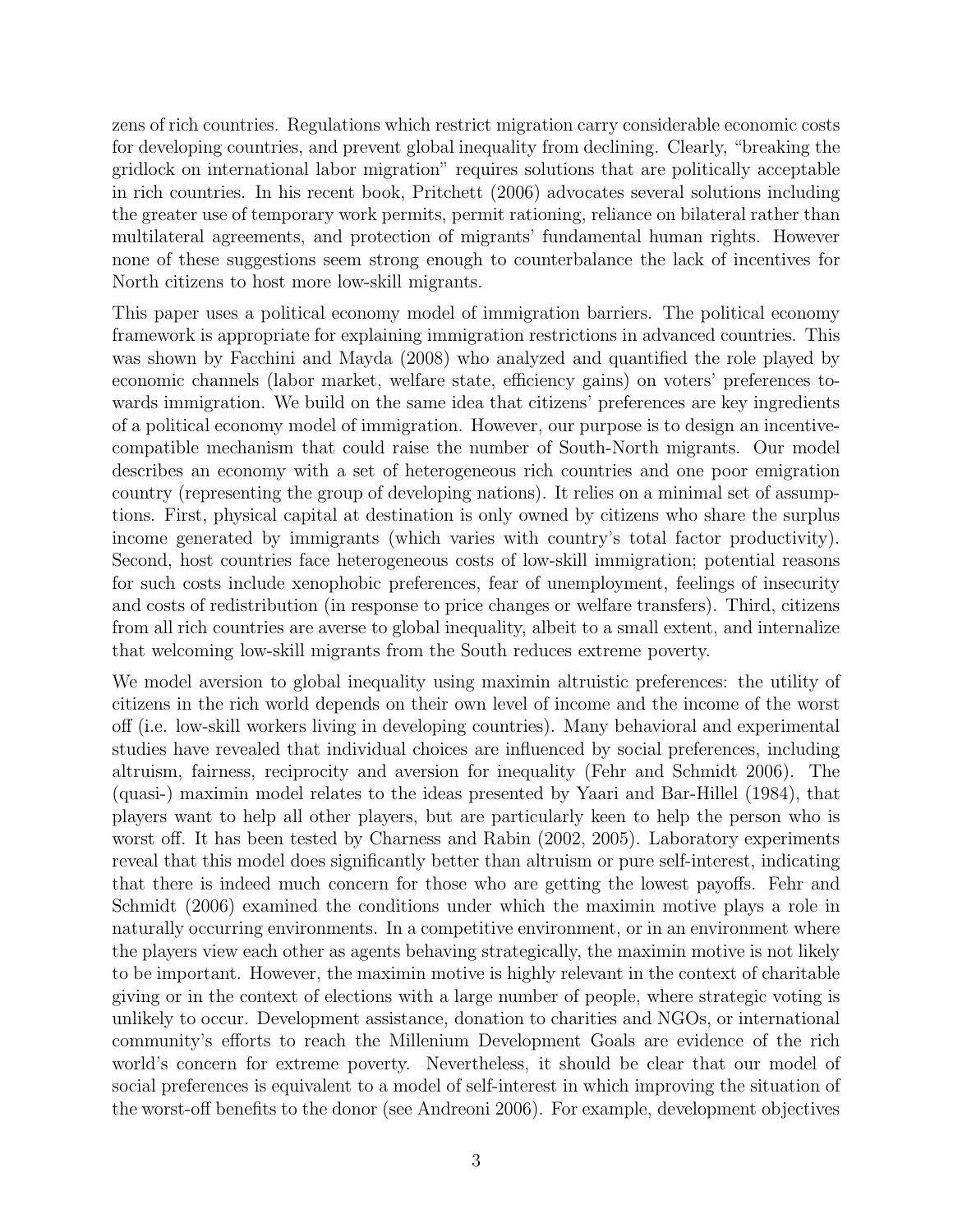of the 1970s and 1980s obviously included shoring up support from poor countries in the geopolitics of the cold war. After the fall of the Berlin wall, other targets appeared such as the "war on terror". In the same vein, hosting low-skill legal immigrants might help the rich world reach some of these selfish objectives, e.g. reducing the inflow of illegal migration and refugees.

An important implication of altruism is that all host states receive benefits when any state welcomes poor immigrants. Altruism confers a public good nature to immigration. In other words, poverty reduction is a public good whose financing is subject to a coordination problem. Although households in rich countries suffer from the idea that people in developing countries are really poor, it is not optimal for them to vote for welcoming additional migrants since they bear the cost alone while the benefits accrue to everybody in the world who cares about poverty. We exploit the possible gains underlying this coordination problem.

In a different setting, Rose Skaksen, Malchow-Møller, and Aastrup Jensen (2007) studied the implications of coordinating immigration policies among destination countries. The model contains two types of spill-overs, a terms of trade externality (immigration causes wages and prices to decrease at destination) and a welfare policy externality (fiscal competition to attract immigrants). They show that coordination does not necessarily increase the volume of immigration. It is only the case if the terms of trade externality dominates the welfare policy externality. Based on humanitarian motives, hosting refugees raises the welfare of all potential host-states. Hence, individuals might be expected to obtain some benefit from the knowledge that refugees also find safety in a tier country. On this basis, Hatton (2004) and Hatton and Williamson (2006) argued that EU asylum policy can be viewed as the local provision of public goods, raising the issue of policy coordination across countries. In Bubb, Kremer, and Levine (2007), the main coordination problem comes from the fact that distinguishing refugees and economic migrants (who simply want to raise their wage) is costly. Host countries can then use restrictions (high standard of proof) to deter immigration. This choice exhibits strategic complementarity: "as more states increase their standard of proof, the best response to other states may be to increase the standard of proof."There is a coordination problem there giving rise to multiple equilibria (high or low restrictions for all). The authors see the "1951 Convention Relating to the Status of Refugees"(basically, a convention imposing the "non-refoulement"of refugees) as a Pareto-optimal improving contract that bound states to lower their standard of proof and provide a more efficient level of global public good. Unlike their paper, our model exhibits strategic substitutability: as more states decrease their level of low-skill immigration, the best response of other states is to let more people come in. This excludes the possibility of multiple equilibria, although it does not solve coordination failure. Moreover, none of these studies proceeded to a quantitative assessment of the welfare gain from coordination.

We first construct an allocation of labor in which each rich country decides its immigration level so as to maximize the welfare of its citizens, taking the choices of other countries as given. This Nash equilibrium is labeled as the nationalist (or Nashionalist) allocation. At that allocation, the resulting demand for low-skill immigrants can reasonably be assumed to be lower than the supply. Assuming the nationalist allocation is the observed one, the model can be calibrated using statistics on immigration, working-age population and out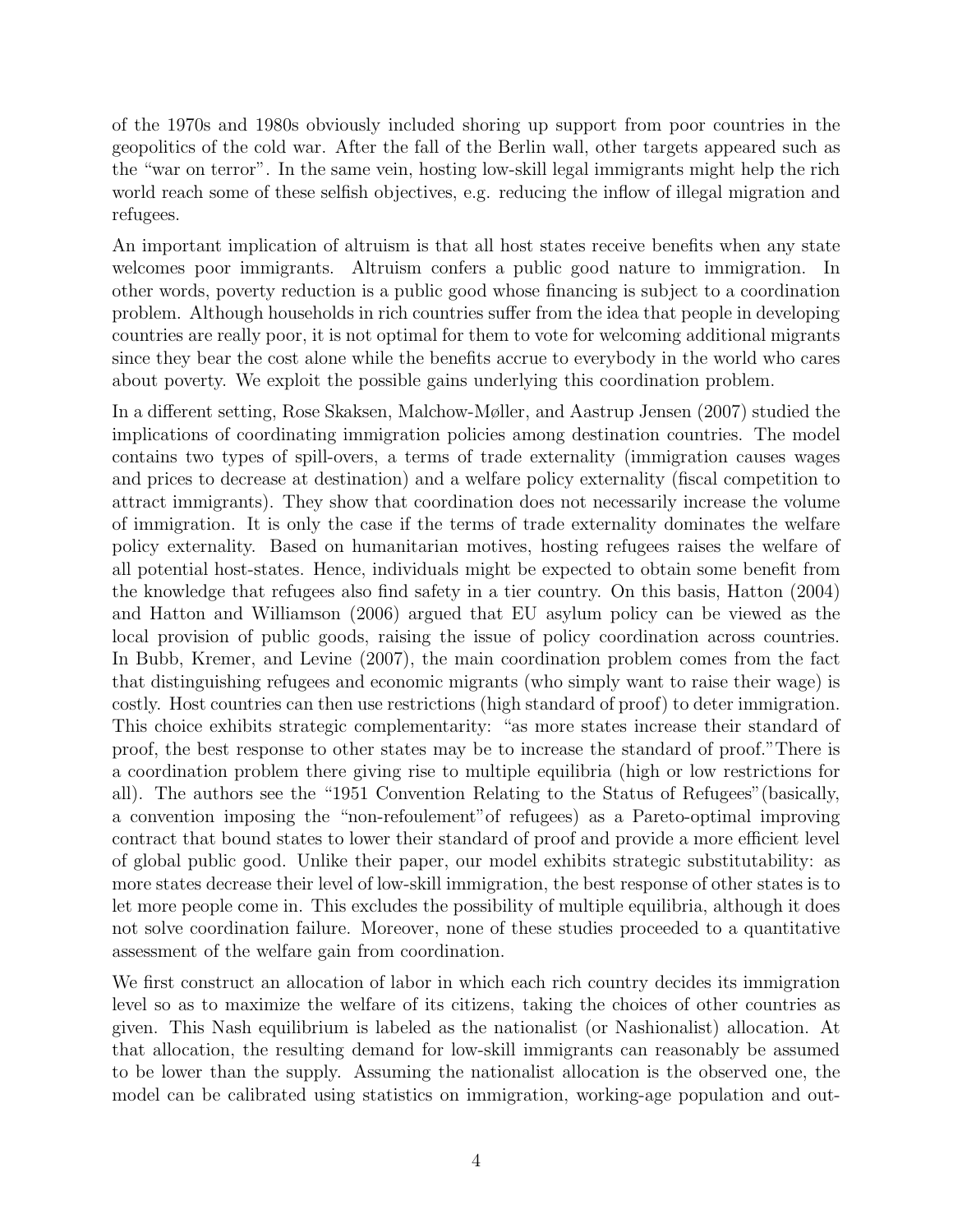put. Based on the calibrated parameters, we consider an alternative allocation which leaves host countries indifferent compared to the nationalist scenario and maximizes the volume of South-North low-skill migration (or equivalently, utility in the South). This allocation is labeled the no-regret allocation. Because there are positive externalities across rich countries when they jointly lower barriers to immigration, it is possible to increase global labor movements without any utility cost for the rich. We then show that the no-regret allocation can be decentralized by a tax-subsidy scheme which makes people internalize the social gains and costs of migration. For different degrees of altruism, we can compute the global rise in low-skill migration and country-specific tax and subsidy rates which allow the no-regret allocation to be decentralized. We simulate the proposed scheme for different sets of rich countries.

The paper is organized as follows. Section 2 presents the theory. The application of the theory using statistics on immigration, working-aged population and output is proposed in Section 3. Section 4 presents our conclusions.

# 2 Theory

In this section, we first describe the framework used to model the attitudes towards lowskill immigrants in rich receiving countries. Second, we study the political economy of South-North migration when each host state maximizes its own welfare function taking the immigration rates of other receiving states as given. This non-cooperative allocation is labeled the nationalist allocation. Third, we model an alternative allocation (labeled the no-regret allocation) in which the number of migrants is maximized subject to a set of implementability constraints. Given the public good nature of migration, it is possible to increase the number of immigrants without welfare losses at destinations. The last subsection investigates how such an allocation can be decentralized with country-specific lumpsum taxes and subsidies per migrant.

### 2.1 The Environment

The world is made of  $J + 1$  countries, J developed  $(j = 1..J)$  and 1 developing (indexed by 0) representing the whole developing world. As the international allocation of labor is determined by the votes of rich countries' citizens, the J developed states are the main actors in the game.

Inside each country, residents are either citizens or migrants. Both groups are homogenous. Every person in the world has preferences defined over its own consumption,  $c_j$  for citizens and  $c_j^m$  for migrants in country j, and over consumption of the poorest  $c_0$ , i.e. those left in the developing world. In addition, citizens' preferences depend on the ratio of migrants to citizens in their country  $m_j/n_j$ , while migrants' preferences include a cost of migration.<sup>2</sup>

<sup>&</sup>lt;sup>2</sup>Migrants are likely to be the main beneficiaries of the migration process. But their utility plays no role in our analysis.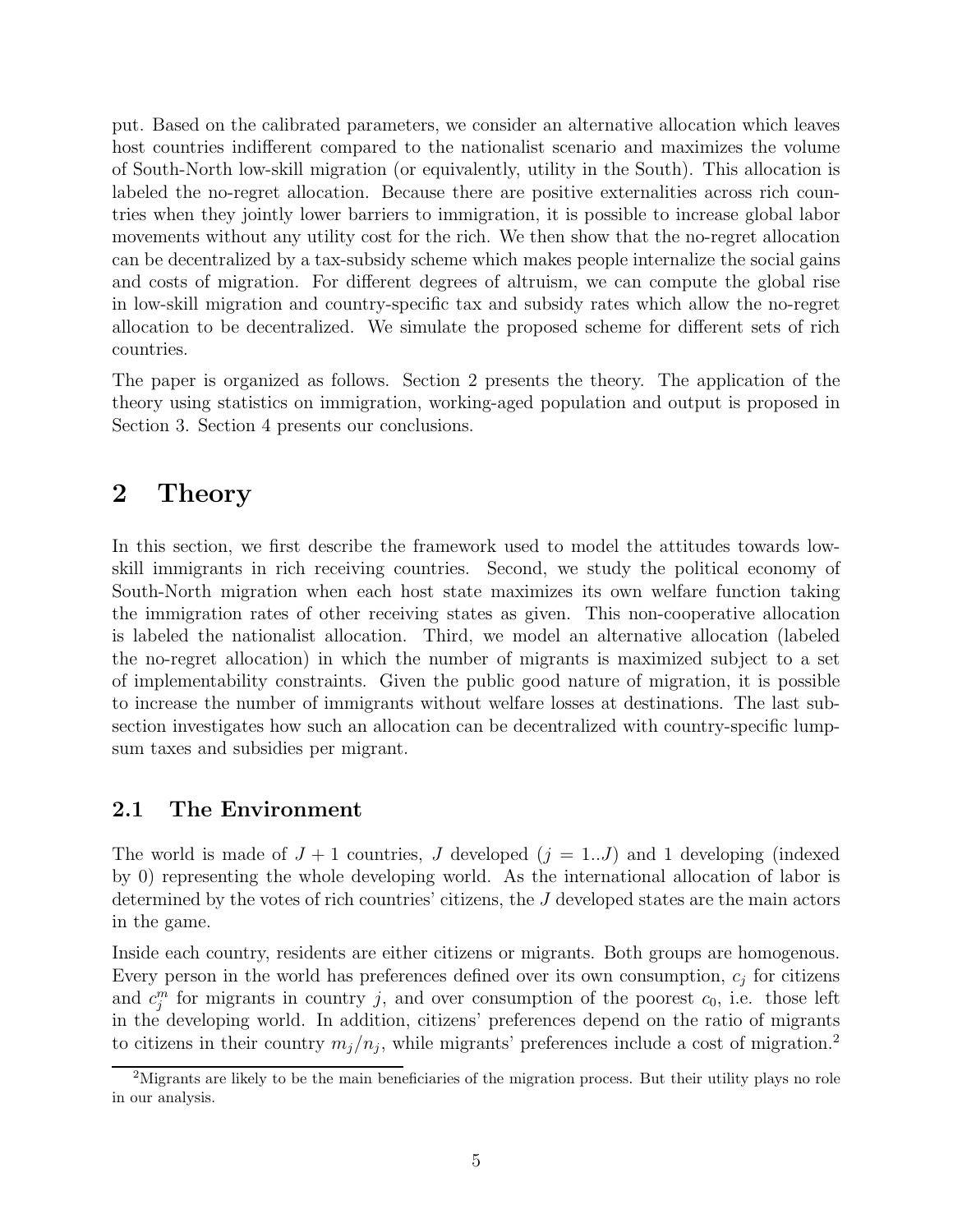Preferences are represented by the following utility function:

$$
U_j = u(c_j) + \beta u(c_0) - \gamma_j g\left(\frac{m_j}{n_j}\right) \quad \text{for citizens} \tag{1}
$$

The utility from consumption  $u(c)$  is increasing and concave. Individuals are possibly altruistic with respect to the poorest people, i.e.  $\beta > 0$ .<sup>3</sup> The functional form of the first part of the utility,  $u(c_i) + \beta u(c_0)$ , reflects universal maximin preferences and is accordingly the same across the world. On the other hand, the utility cost of hosting migrants varies across countries, reflecting differences in institutions. In country  $j$  it is given by the function  $\gamma_j g(m_j/n_j)$  where  $\gamma_j > 0$  and  $g(j)$  is increasing and convex and satisfies the Inada condition:

$$
\lim_{x \to \infty} g'(x) = +\infty \tag{2}
$$

Potential reasons for such costs include xenophobic preferences, feelings of insecurity, demographic congestion, and the costs of redistribution. Each of these determinants is countryspecific and can also be time-varying. In 1997, a European Union-wide survey revealed that 33 percent of interviewees openly described themselves as "quite racist" or "very racist"<sup>4</sup>. The degree of expressed racism varied strongly across countries, peaking at 55 percent in Belgium and amounting to only 14 percent in Luxembourg and Austria. Feelings of insecurity undoubtedly change across years and states; the attacks of September 11, 2001, transformed the landscape of global security and created suspicion toward Arab and Muslim communities, especially in the United States. The fear of unemployment or of a fall in wages depends on the substitutability between citizens and immigrants on the labor market, which is itself affected by the skill composition of the local labor force. Finally, although the net contribution of migrants to welfare transfers does not need to be negative<sup>5</sup>, the generosity of the welfare state affects individual attitudes towards immigrants. Using survey data, Facchini and Mayda (2009) showed that the attitudes of high- and low-skill citizens towards immigration differ and depend on the generosity of welfare benefits, average tax rates and tax progressivity. Notice that the cost is a function of the ratio  $m_j/n_j$  and not  $m_j$  alone, reflecting the idea that what matters is the proportion of migrants in the total population rather than their absolute number.

In our model, one physical good is produced in each country using labor input  $l_j$ , with technology  $\mu_i f(l_i)$ , with f increasing and concave (this reflects the existence of an unspecified fixed factor). The variable  $\mu_i$  reflects both the size of the fixed factors and their productivity.  $l_i$  stands for the quantity of labor used in the economy, including immigrant workers.

<sup>3</sup>See e.g. Azam and Laffont (2003) for a similar assumption.

<sup>&</sup>lt;sup>4</sup>See the Eurobarometer Opinion Poll 47.1 on "Racism and Xenophobia in Europe" presented in Luxembourg in December 1997.

 $5$ See Auerbach and Oreopoulos (1999) and Bonin, Raffelhüschen, and Walliser (2000) who show that immigration reduces the burden of aging in the United States and Germany. Chojnicki (2006) disaggregated the French net-tax profiles of immigrants by schooling level. He shows that low-skill immigrants exhibited a very modest, albeit positive contribution between the ages of 30 and 50. In the same vein, Boeri, Hanson, and McCormick (2002) confirmed that the contribution of immigrants to the fiscal balance of the welfare state improves with their skills.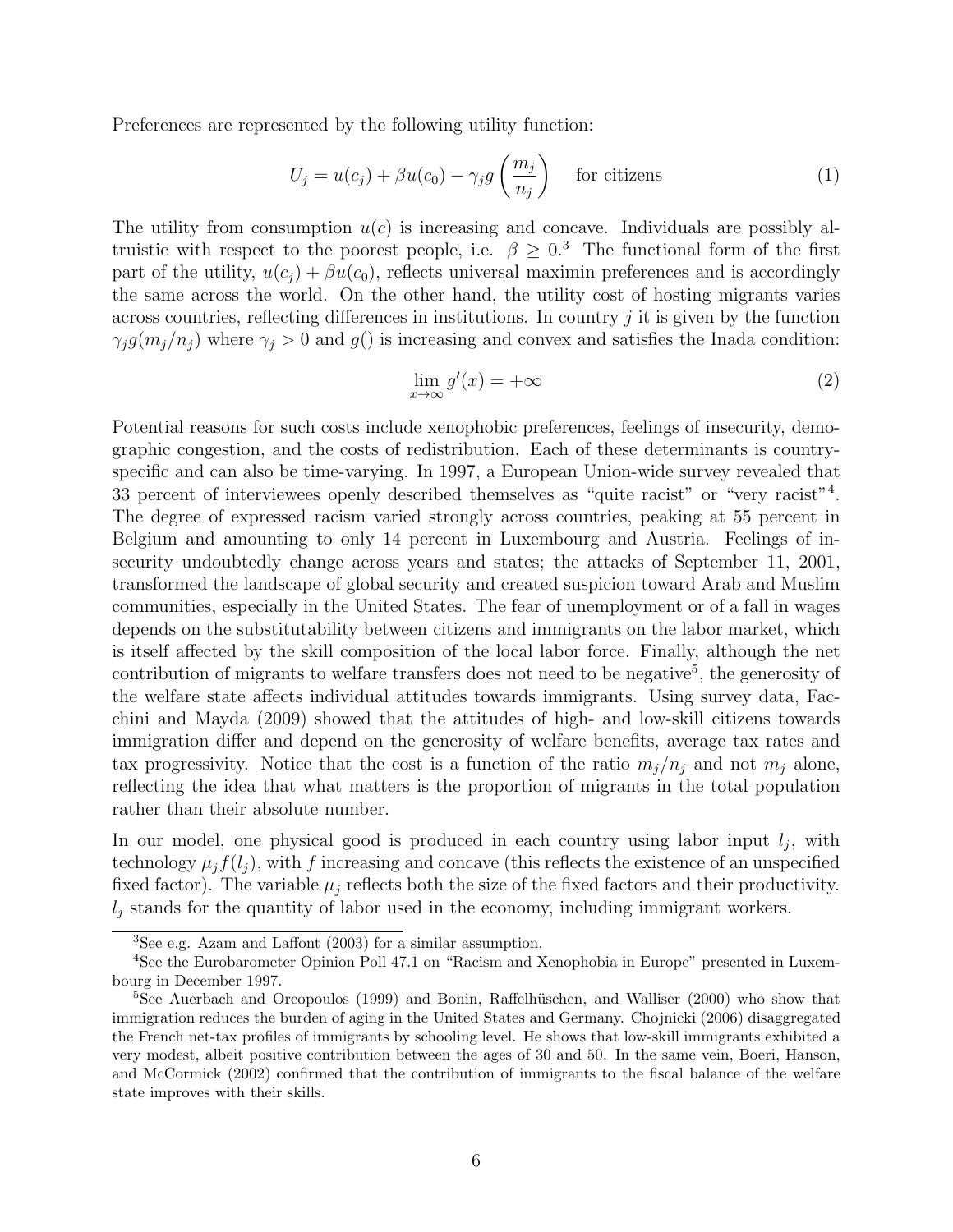Labor input in the poor country is made up of the citizens minus those who emigrate to each of the developed countries. Representing the number of migrants from 0 to j by  $m_j$ , and the  $j \times 1$  vector of the  $m_j$ 's by **m**, we have

$$
l_0 = n_0 - \mathbf{m}' \mathbf{1_J} \tag{3}
$$

where  $\mathbf{1}_J$  is a column vector of ones of dimension J. In developed countries the labor input is given by  $l_j = n_j + m_j$ . We assume that in equilibrium there is migration from 0 to j only, not from j to  $i \in J$ , i.e., we disregard migration flows between developed countries.

**Definition 1 (Country)** A country j is a triplet  $\Omega_j = \{n_j, \mu_j, \gamma_j\}$  representing population, technology and preferences towards migrants.

Both local and immigrant workers are paid at their marginal productivity. Locals moreover receive the profits of the country they live in, e.g, because firms or land belong to the citizens.

Consumption for a migrant in country j is simply given by the wage rate in j:

$$
c_j^m = \mu_j f'(n_j + m_j),
$$

and for a citizen in country  $j$ , it includes wages and profits:

$$
c_j = \mu_j f'(n_j + m_j) + \frac{1}{n_j} [\mu_j f(n_j + m_j) - (n_j + m_j) \mu_j f'(n_j + m_j)]. \tag{4}
$$

Income for a worker in the developing country (the so-called left-behind) is equal to his or her average productivity.

$$
c_0 = \mu_0 f'(l_0) + \frac{1}{l_0} \left[ \mu_0 f(l_0) - l_0 \mu_0 f'(l_0) \right] = \frac{\mu_0 f(l_0)}{l_0} \tag{5}
$$

which is a decreasing function of the quantity of labor  $l_0$  left in developing countries.

### 2.2 Nationalist Allocation

The population of each potential host country is divided into citizens and migrants. Only citizens have a right to vote and decide what is in their best interest. Remember that it is precisely in the context of elections with a large number of people, where strategic voting is unlikely to occur, that maximin preferences are highly relevant (i.e. voters care about the worst-off).

When voters of a given rich country decide the migration level, they take the actions of other rich countries as given. Hence, the nationalist allocation is a "Nashionalist" equilibrium.

Migrants are paid at their marginal productivity and the profit they generate benefits the citizens. Hence, an increase in immigration will lower the wages of the citizens but will increase their profits. In a classical framework such as ours with two production factors and decreasing marginal returns, the second effect dominates. The positive net increase in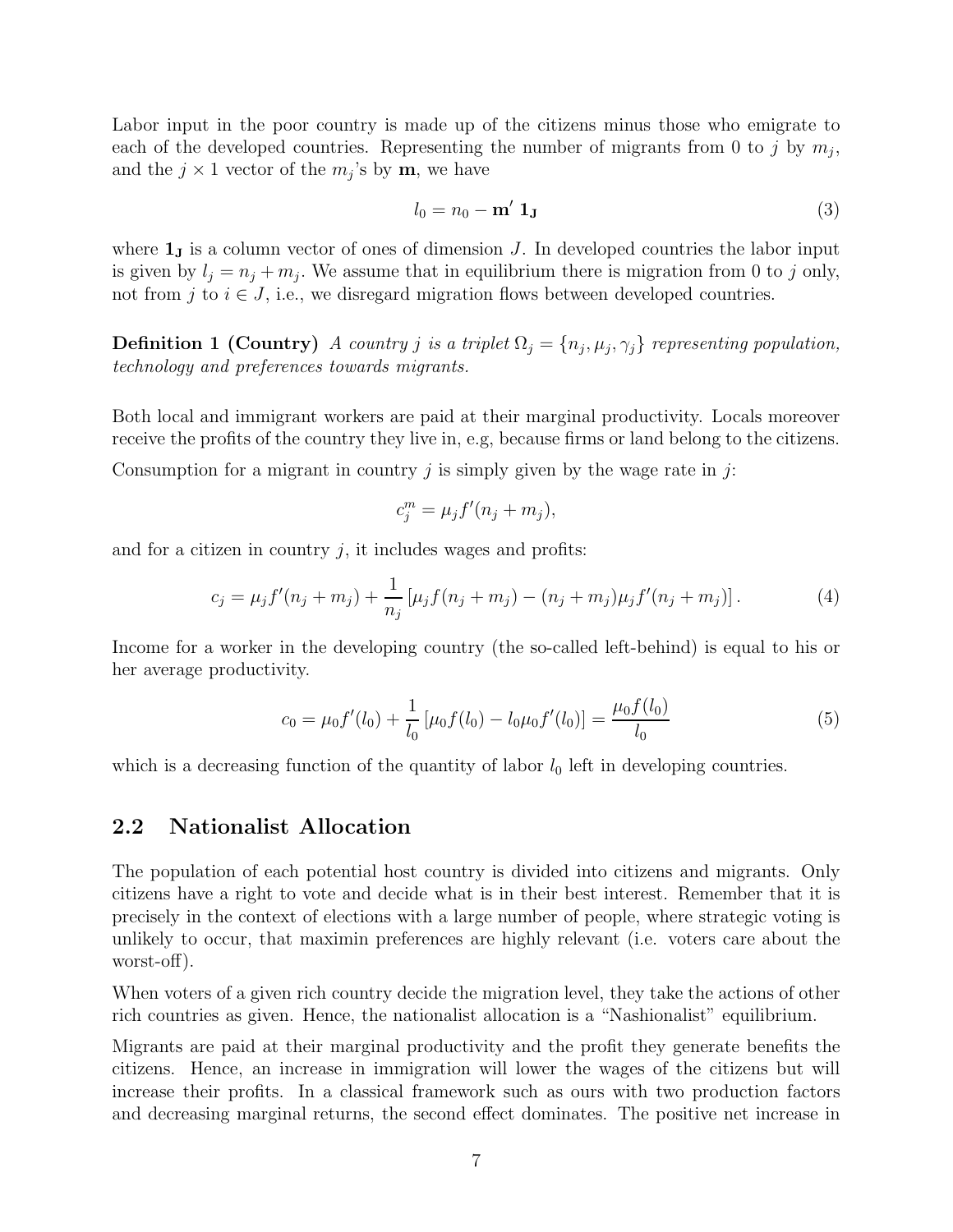income of the indigenous population of the host country is the immigration surplus. When citizens vote on immigration, this surplus must be supplemented by the altruistic gain from reducing poverty, and compared with the cost of hosting migrants.

Let us first define the utility of the representative citizen as a function of the migration vector by replacing  $c_j$ ,  $c_0$  and  $l_0$  from Equations (3), (4) and (5) in (1):

$$
\varphi_j(\mathbf{m}) = u \left( \mu_j f'(n_j + m_j) + \frac{1}{n_j} \left[ \mu_j f(n_j + m_j) - (n_j + m_j) \mu_j f'(n_j + m_j) \right] \right) + \beta u \left( \frac{\mu_0 f(n_0 - \mathbf{m}' \mathbf{1}_{\mathbf{J}})}{n_0 - \mathbf{m}' \mathbf{1}_{\mathbf{J}}} \right) - \gamma_j g \left( \frac{m_j}{n_j} \right) \tag{6}
$$

The first-order derivative is:

$$
\frac{\partial \varphi_j(\mathbf{m})}{\partial m_j} = -\frac{m_j}{n_j} \mu_j f''(n_j + m_j) u'(c_j) + \beta \frac{\mu_0}{l_0} \left( \frac{f(l_0)}{l_0} - f'(l_0) \right) u'(c_0) - \frac{\gamma_j}{n_j} g' \left( \frac{m_j}{n_j} \right) \tag{7}
$$

Immigration has three effects on the utility of citizens. At the nationalist allocation these three forces balance out at the margin:

- The first term in (7) represents the net increase in citizens' income generated by the marginal migrant. Although increasing the labor force decreases the output per person, it generates a higher income for the citizens since profits accrue to citizens only. This is the immigration surplus. Borjas (1995) provided rough estimates of the immigration surplus for the US. With one type of labor, he arrived at the pessimistic conclusion that a 10 percent increase in the workforce through migration affects citizens' incomes by about 0.1 percent. In a framework with two types of workers, the educational structure of immigration matters. The surplus is a U-shaped function of the proportion of highskill among migrants. In the U.S. case, it amounts to 0.1 percent of income if the proportion of high-skill immigrants equals the proportion of high-skill citizens. It can reach 0.5 percent of citizens' average income if all the immigrants are highly skilled (most of the benefits accrue to low-skill citizens), and 0.36 percent if all immigrants are low skilled (most of the benefits accrue to high-skill citizens). Drinkwater et al. (2007) obtained more optimistic values for the surplus associated with high-skill immigration and conversely more pessimistic values for low-skill when the growth rate is a function of the proportion of high-skill workers in the economy.
- The second term in (7) captures the effect of migration on the average income at origin. Welcoming an additional migrant raises the marginal productivity in the South and improves the well-being of those left behind. If  $l_0$  is large this effect is likely to be small. For each developed country taken individually this second term plays a minor role in the determination of the migration rate.
- The third term in (7) represents the marginal utility cost of increasing migration.

Let us now define a nationalist allocation: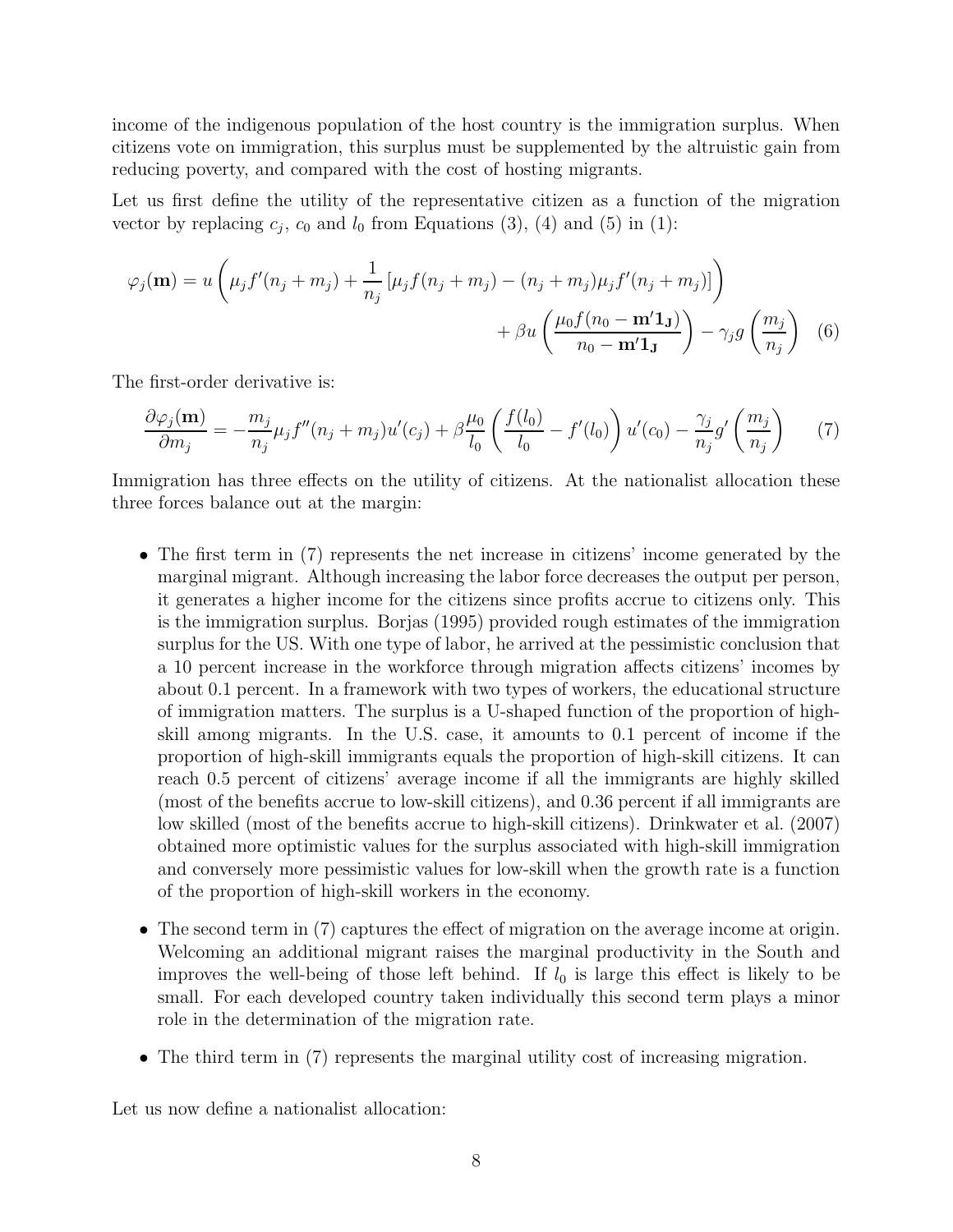**Definition 2** A nationalist allocation is a vector  $\tilde{\mathbf{m}}$  such that citizens' utility  $\varphi_i([\tilde{m}_1..\tilde{m}_{i-1},$  $(m_j, \tilde{m}_{j+1}...,\tilde{m}_J]')$  is maximized with respect to  $m_j$  in each developed country  $j = 1...J$  given the migration choices of other countries.

Because of condition (2), the migration rate maximizing citizens' utility cannot be infinite. Such a maximizer  $\tilde{m}_j$  can either be a corner  $(\tilde{m}_j = 0)$  or an interior solution. If it is an interior solution, it should satisfy:  $\partial\varphi_j(\mathbf{m})/\partial m_j = 0$ ,  $\partial^2\varphi_j(\mathbf{m})/\partial m_j^2 < 0$  and  $\varphi_j([m_1..m_{j-1}, \tilde{m}_j, m_{j+1}.., m_J]') \ge \varphi_j([m_1..m_{j-1}, 0, m_{j+1}.., m_J]')$  for all j.

The following proposition determines the effects of the two important parameters, cost of migration  $\gamma_j$  and productivity  $\mu_j$  on the desired migration level  $\tilde{m}_j$  when it is interior.

**Proposition 1** When the nationalist allocation is an interior maximum for country j, the immigration level  $\tilde{m}_j$  is decreasing in  $\gamma_j$ . Moreover, it is increasing in  $\mu_j$  if and only if the elasticity of marginal utility to consumption is lower than one in absolute value.

Proof: The interior maximum satisfies  $\partial\varphi_j(\mathbf{m})/\partial m_j = 0$  and  $\partial^2\varphi_j(\mathbf{m})/\partial m_j^2 < 0$ . The first order condition  $\partial \varphi_j(m)/\partial m_j = 0$  defines an implicit function  $\Psi(m_j, \mu_j, \gamma_j, n_j)$ . Applying the implicit function theorem, we obtain:

$$
\Psi'_{m}(m_j, \mu_j, \gamma_j, n_j) = \partial^2 \varphi_j(\mathbf{m}) / \partial m_j^2 < 0
$$
  

$$
\Psi'_{\gamma}(m_j, \mu_j, \gamma_j, n_j) = -g'(m_j/n_j) / n_j < 0
$$

and

$$
\Psi'_{\mu}(m_j, \mu_j, \gamma_j, n_j) = -\frac{m_j}{n_j} f''(n_j + m_j) u'(c_j) (1 - \sigma_j)
$$

where

$$
\sigma_j = \frac{-c_j u''(c_j)}{u'(c_j)}.
$$

Hence,  $d\tilde{m}_j/d\gamma_j = -\Psi_{\gamma}'/\Psi_{m}' < 0$ , and  $d\tilde{m}_j/d\mu_j = -\Psi_{\mu}'/\Psi_{m}' > 0 \Leftrightarrow \sigma_j < 1$ .

The interpretation is the following. First, countries with high  $\gamma_i$  will unsurprisingly be more reluctant to welcome immigrants. Second, it is not necessarily in the interest of countries with high productivity to welcome relatively more migrants. To understand the proposition let us consider the first term of Equation (7). This term describes the gain in the migration surplus in terms of utility. The effect of  $\mu_j$  on this term is ambiguous. On the one hand, the larger  $\mu_j$ , the larger is the effect of  $m_j$  on the surplus. On the other hand, the higher  $\mu_j$ , the bigger is the level of income and the lower is the marginal utility of income. When  $\sigma$  is bigger than one, the second effect dominates. In that case, richer countries prefer a low  $m_j/n_j$  ratio and host fewer migrants. Obviously, with the logarithmic utility function, which will be used in the numerical experiment,  $\sigma_j = 1$ .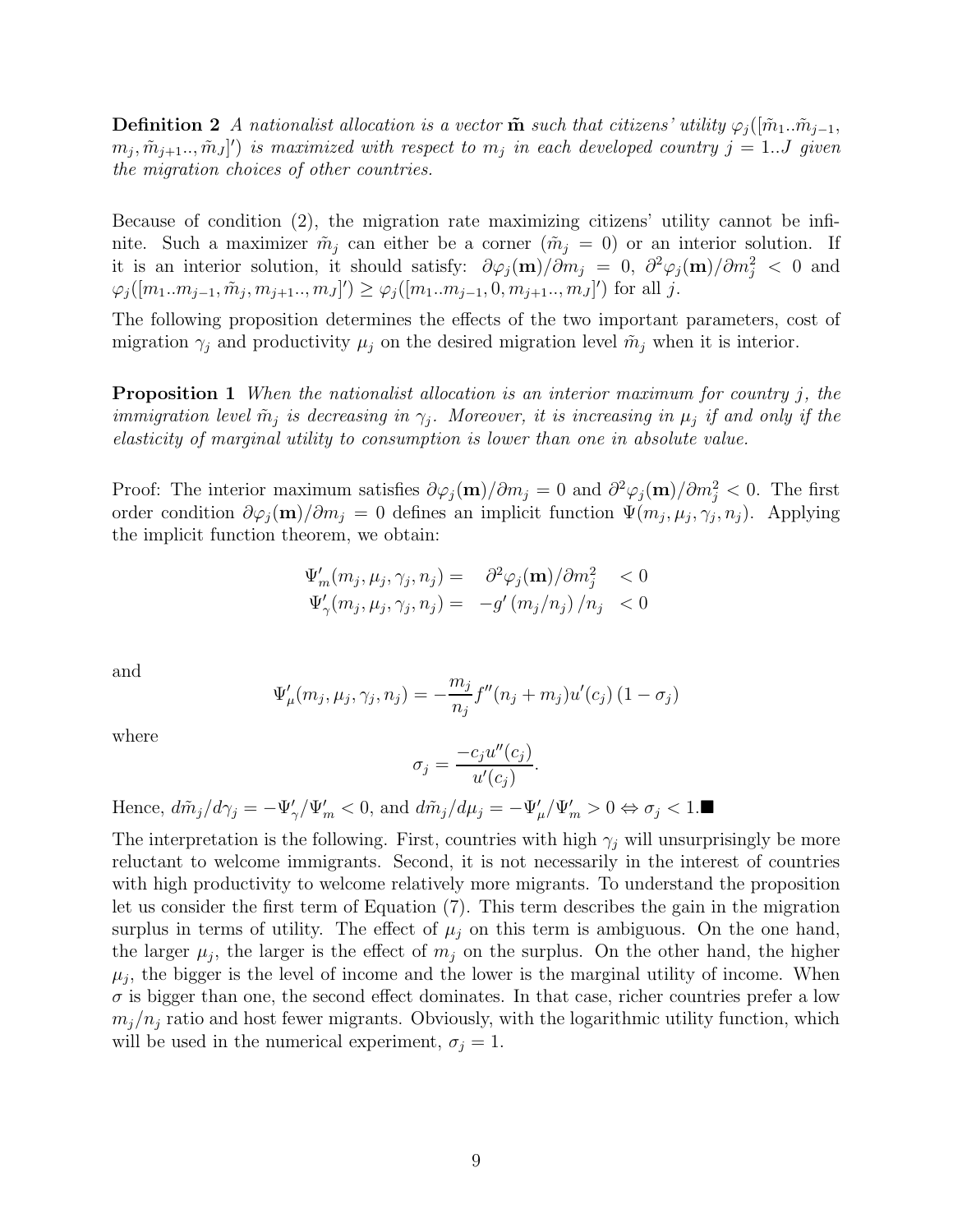### 2.3 No-Regret Allocation

Under maximin preferences, the nationalist allocation of labor is subject to a coordination failure that leaves all countries worse off than in a coordinated equilibrium. Hence, an international agency maximizing a social welfare function aggregating the utility levels of rich countries' citizens could reach a better allocation. We avoid defining such an arbitrary social welfare function and take advantage of the efficiency gains from coordination to improve the situation of developing countries. In other words, we consider an alternative allocation which leaves host countries indifferent, compared to the nationalist scenario, and maximizes the volume of South-North low-skill migration. If it existed, such an allocation would improve the level of income in developing countries (given equation (5)), improve the utility of new migrants, and leave citizens at destination indifferent. Our no-regret allocation can be defined as following:

**Definition 3** A no-regret allocation is a vector  $\bar{m}$  such that  $m' 1_J$  is maximized  $\delta$  subject to

$$
\varphi_j(\tilde{\mathbf{m}}) \le \varphi_j(\bar{\mathbf{m}}) \quad \text{for } j = 1..J \tag{8}
$$

Since utility in the South decreases with  $l_0$ , maximizing  $\mathbf{m}' \mathbf{1}_J$  is identical to maximizing the average utility of residents of developing countries. Inequality (8) is the implementability constraint.

Assuming that the solution  $\bar{\mathbf{m}} > 0$ , and denoting by  $\lambda_i$  the Lagrange multiplier associated to Constraint  $(8)$  in country j, the first-order conditions associated with the maximization problem are:

$$
1 + \lambda_j \frac{\partial \varphi_j(\mathbf{m})}{\partial m_j} + \sum_{k \neq j} \lambda_k \frac{\partial \varphi_k(\mathbf{m})}{\partial m_j} = 0
$$
\n
$$
\lambda_j(\varphi_j(\mathbf{\bar{m}}) - \varphi_j(\mathbf{\tilde{m}})) = 0,
$$
\n(9)

$$
\lambda_j(\varphi_j(\mathbf{m}) - \varphi_j(\mathbf{m})) = 0
$$
  

$$
\lambda_j \ge 0,
$$
  

$$
\varphi_j(\mathbf{\bar{m}}) \ge \varphi_j(\mathbf{\tilde{m}}).
$$

for  $j = 1...J$ , where  $\partial \varphi_j(m)/\partial m_j$  is given in Equation (7) and  $\partial \varphi_k(m)/\partial m_j$  is given by

$$
\frac{\partial \varphi_k(\mathbf{m})}{\partial m_j} = \beta \frac{\mu_0}{l_0} \left( \frac{f(l_0)}{l_0} - f'(l_0) \right) u'(c_0).
$$

The summation term in Equation (9) reflects the fact that the externality in now internalized. The derivative  $\partial \varphi_k(m)/\partial m_j$  is the positive effect on the utility in country k when country j welcomes one additional migrant.

<sup>&</sup>lt;sup>6</sup>Note that  $\bar{m}'$  **1**<sub>J</sub> <  $n_0$  because of marginal decreasing return to labor.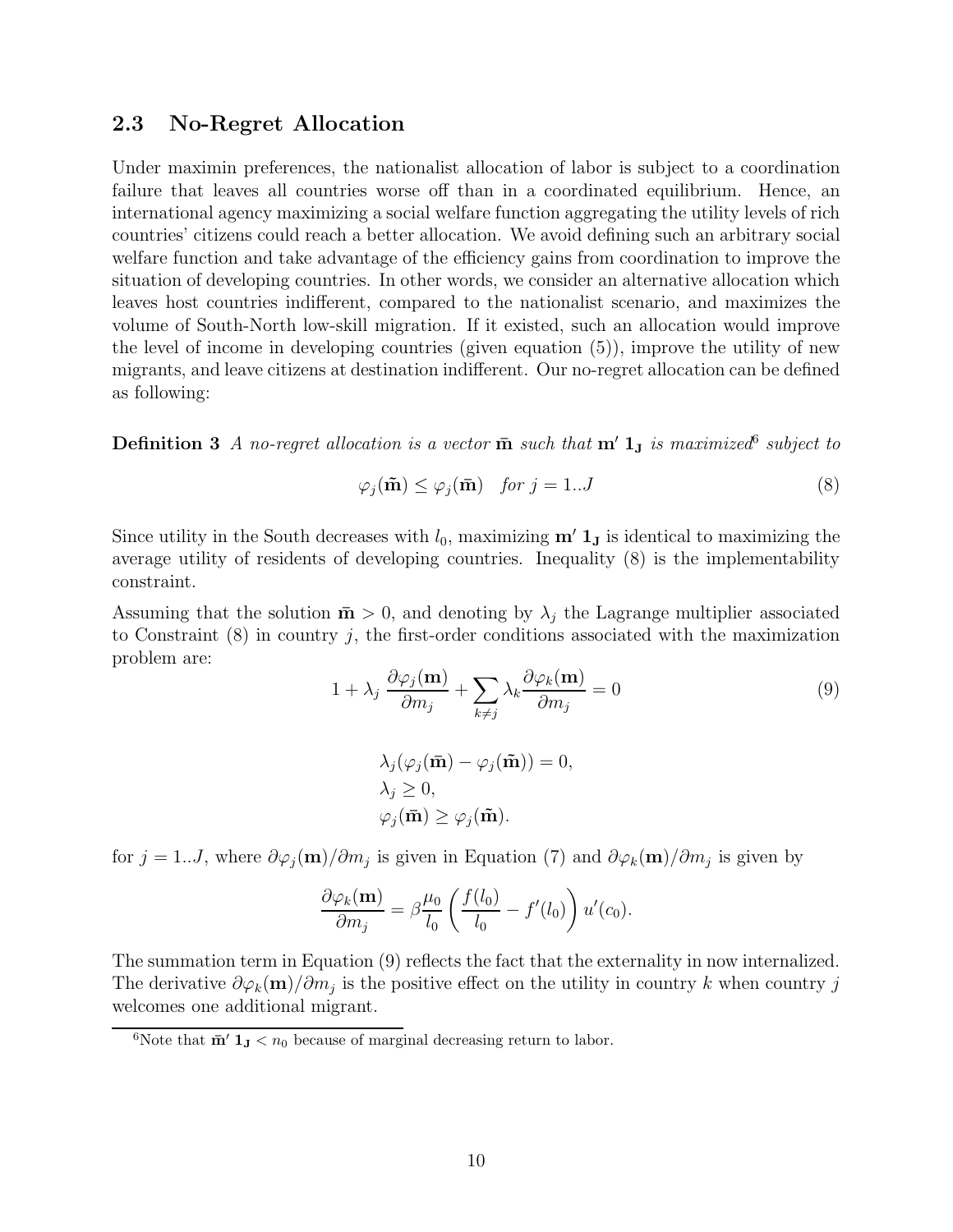Considering only situations in which the implementability constraints are binding, i.e.  $\lambda_i$ 0 for all  $j$ , and rearranging Equation  $(9)$ , leads to the characterization of the no-regret allocation as a set of vectors  $(\lambda_j, \bar{c}_j, \bar{m}_j)$  for  $j = 1...J$  and a pair  $(\bar{l}_0, \bar{c}_0)$  satisfying:

$$
\frac{1}{\lambda_j} = \frac{\bar{m}_j}{n_j} \mu_j f''(n_j + \bar{m}_j) u'(\bar{c}_j) + \frac{\gamma_j}{n_j} g' \left(\frac{\bar{m}_j}{n_j}\right) - \beta \frac{\mu_0}{\bar{l}_0} \left(\frac{f(\bar{l}_0)}{\bar{l}_0} - f'(\bar{l}_0)\right) u'(\bar{c}_0) \sum_k \frac{\lambda_k}{\lambda_j} (10)
$$

$$
\bar{c}_j = \mu_j f'(n_j + \bar{m}_j) + \frac{1}{n_j} [\mu_j f(n_j + \bar{m}_j) - (n_j + \bar{m}_j) \mu_j f'(n_j + \bar{m}_j)] \tag{11}
$$

$$
0 = \varphi_j(\tilde{\mathbf{m}}) - \varphi_j(\bar{\mathbf{m}}) \tag{12}
$$

$$
\bar{l}_0 = n_0 - \bar{\mathbf{m}}' \mathbf{1}_{\mathbf{J}} \tag{13}
$$

$$
\bar{c}_0 = \mu_0 f(\bar{l}_0) / \bar{l}_0. \tag{14}
$$

When there is no altruism,  $\partial \varphi_k(\mathbf{m})/\partial m_i$  equals zero in Equation (9) and the public good nature of South-North migration vanishes. There is no coordination failure and it is impossible to improve the situation of developing countries without reducing welfare in the rich world. Without altruism, the no-regret allocation is identical to the nationalist allocation. With altruism, Equation (9) implies that the coordinated value for  $\partial \varphi_i({\bf m})/\partial m_i$  becomes negative, i.e. each rich country goes beyond its nationalist equilibrium (in which  $\partial \varphi_j(\mathbf{m})/\partial m_j$ equals zero). The set of implementability constraints (8) determines the extent to which immigration can be increased. This yields the following propositions:

Proposition 2 In the absence of altruism, the no-regret allocation coincides with the nationalist allocation, i.e.

$$
\beta = 0 \Rightarrow \bar{\mathbf{m}} = \tilde{\mathbf{m}}.
$$

Proof: For country j,  $\varphi_i(\mathbf{\bar{m}}) = \varphi_i(\mathbf{\tilde{m}})$ . If  $\beta = 0$ ,  $\varphi_i$  depends on  $m_i$  but not on the other elements of the vector **m**. We can then write  $\varphi_j(\bar{m}_j) = \varphi_j(\tilde{m}_j)$ . Since, at  $\tilde{m}_j$ ,  $\varphi_j$  is maximized,  $\bar{m}_j = \tilde{m}_j$ .

**Proposition 3** Assume all rich countries are similar, i.e.  $\mu_i = \mu$ ,  $\gamma_i = \gamma$  and  $n_i = n$  for all  $j \in [1, J]$ , and  $\beta > 0$ . Then the symmetric allocations  $\tilde{m}$  and  $\bar{m}$  satisfy  $\bar{m} > \tilde{m}$ .

Proof: With symmetric countries and allocations, the system of equalities  $\varphi_j(\tilde{\mathbf{m}}) = \varphi_j(\bar{\mathbf{m}})$ reduces to  $\varphi_j(\tilde{m}) = \varphi_j(\bar{m})$ , where  $\tilde{m}$  and  $\bar{m}$  are scalars. For  $\beta > 0$ , we know that  $\varphi'_j(\tilde{m}) > 0$ thanks to the positive externality. We also know that  $\varphi_i(+\infty) = -\infty$  because of the convex cost of welcoming migrants.  $\varphi_i$  is continuous, increases after point  $\tilde{m}$ , and then decreases and tends to  $-\infty$  as m gets large. Thus  $\bar{m}$  exists such that  $\bar{m} > \tilde{m}$  and  $\varphi_i(\bar{m}) = \varphi_i(\tilde{m})$ .

**Proposition** 4 Assume  $\beta$  is strictly positive and close to zero. Then,  $\forall j : \bar{m}_j > \tilde{m}_j$ .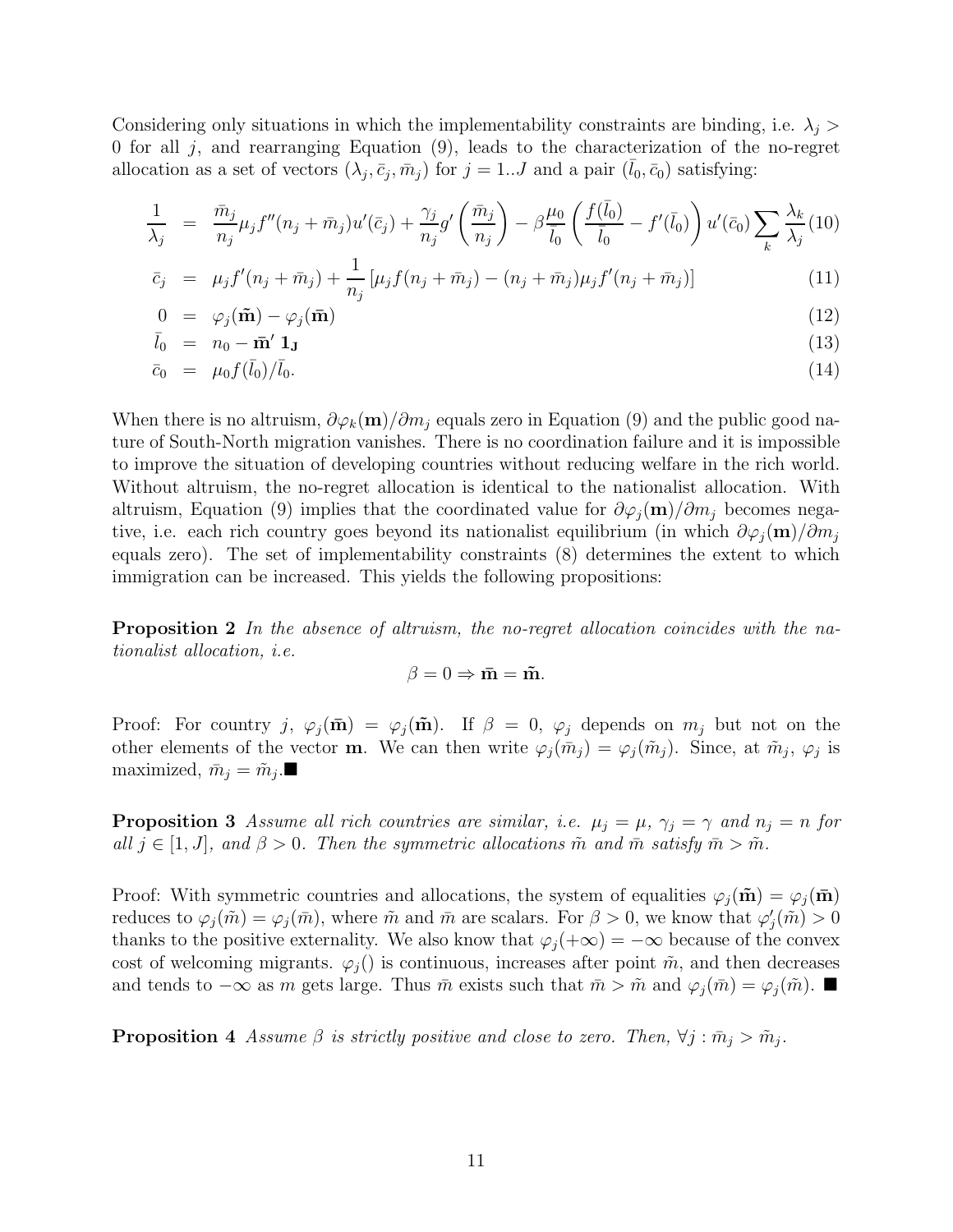Proof: We first decompose the utility function  $\varphi_j$  given in (6) into two components:

$$
\varphi_j(\mathbf{m}) = \hat{\varphi}_j(m_j) + \breve{\varphi}(\mathbf{m}).
$$

 $\phi(\mathbf{m})$  includes the altruistic part (which is the same for all countries j). The implementability constraint (12) is rewritten as:

$$
\forall j: \hat{\varphi}_j(\bar{m}_j) + \breve{\varphi}(\mathbf{\bar{m}}) = \hat{\varphi}_j(\tilde{m}_j) + \breve{\varphi}(\mathbf{\tilde{m}}).
$$

Assume  $\beta$  is small. Since  $\bar{\mathbf{m}} = \tilde{\mathbf{m}}$  for  $\beta = 0$  (Proposition 2),  $\bar{\mathbf{m}}$  should be close to  $\tilde{\mathbf{m}}$  for  $\beta$ small, by continuity. We accordingly take a second order approximation of  $\tilde{\varphi}_j(\bar{m}_j)$  around  $\tilde{m}_j$ :

$$
\hat{\varphi}_j(\bar{m}_j) \approx \hat{\varphi}_j(\tilde{m}_j) + \hat{\varphi}'_j(\tilde{m}_j)(\bar{m}_j - \tilde{m}_j) + \frac{1}{2} \hat{\varphi}''_j(\tilde{m}_j)(\bar{m}_j - \tilde{m}_j)^2.
$$

Because  $\tilde{m}_j$  is close to the maximum of the function  $\hat{\varphi}_j(\tilde{m}_j)$  (or exactly the maximum if the relative size of the country is zero), we see that  $\hat{\varphi}'_j(\tilde{m}_j) \approx 0$  and  $\hat{\varphi}''_j(\tilde{m}_j) < 0$ . We next take a first-order approximation of  $\phi(\mathbf{\bar{m}})$  around  $\mathbf{\tilde{m}}$ :

$$
\breve{\varphi}(\bar{\mathbf{m}}) \approx \breve{\varphi}(\tilde{\mathbf{m}}) + [\partial \breve{\varphi}/\partial \tilde{m}_j]'(\bar{\mathbf{m}} - \tilde{\mathbf{m}}).
$$

where  $[\partial \check{\varphi}/\partial \tilde{m}_j]$  is a vector of the first-order derivatives of  $\check{\varphi}$  with respect to  $m_j$ . Replacing the two approximations in the implementability constraint, and simplifying, leads to:

$$
\forall j : \hat{\varphi}_j''(\tilde{m}_j)(\bar{m}_j - \tilde{m}_j)^2 + [\partial \check{\varphi}/\partial \tilde{m}_j]'(\bar{\mathbf{m}} - \tilde{\mathbf{m}}) \approx 0.
$$

We can write  $(\bar{m}_j - \tilde{m}_j)^2 = (\bar{m}_j - \tilde{m}_j)V'_j(\bar{m} - \tilde{m})$  where  $V_j$  is a vector of zeros with a one at position j. Replacing this expression and simplifying leads to:

$$
\forall j : \hat{\varphi}_{j}''(\tilde{m}_{j})(\bar{m}_{j} - \tilde{m}_{j})V'_{j} + [\partial \check{\varphi}/\partial \tilde{m}_{j}]'\mathbf{1}_{\mathbf{J}} \approx 0.
$$

Solving for  $\bar{m}_j$  leads to

$$
\forall j: \bar{m}_j = \tilde{m}_j - \frac{[\partial \breve{\varphi} / \partial \tilde{m}_j]' \mathbf{1}_\mathbf{J}}{\varphi_j''(\tilde{m}_j)}
$$

.

Since all the derivatives  $\partial \check{\varphi}/\partial \tilde{m}_j$  are positive (externality) and  $\varphi''_j(\tilde{m}_j) < 0$ , we have  $\forall j$ :  $\bar{m}_j > \tilde{m}_j$ .

### 2.4 The Decentralization Scheme

Our decentralization scheme requires a group of rich countries to agree to put a significant amount of money into a global migration fund and to delegate the responsibility of managing it to an international agency. This agency would have a constitution setting out how money will be paid out according to changes in immigration from developing countries. As in Gersbach and Winkler (2007)'s global refunding system to cope with CO2 emissions, no further coordination is required, except in administering the system, measuring labor flows and distributing money. Such a system does not need additional enforcement mechanisms.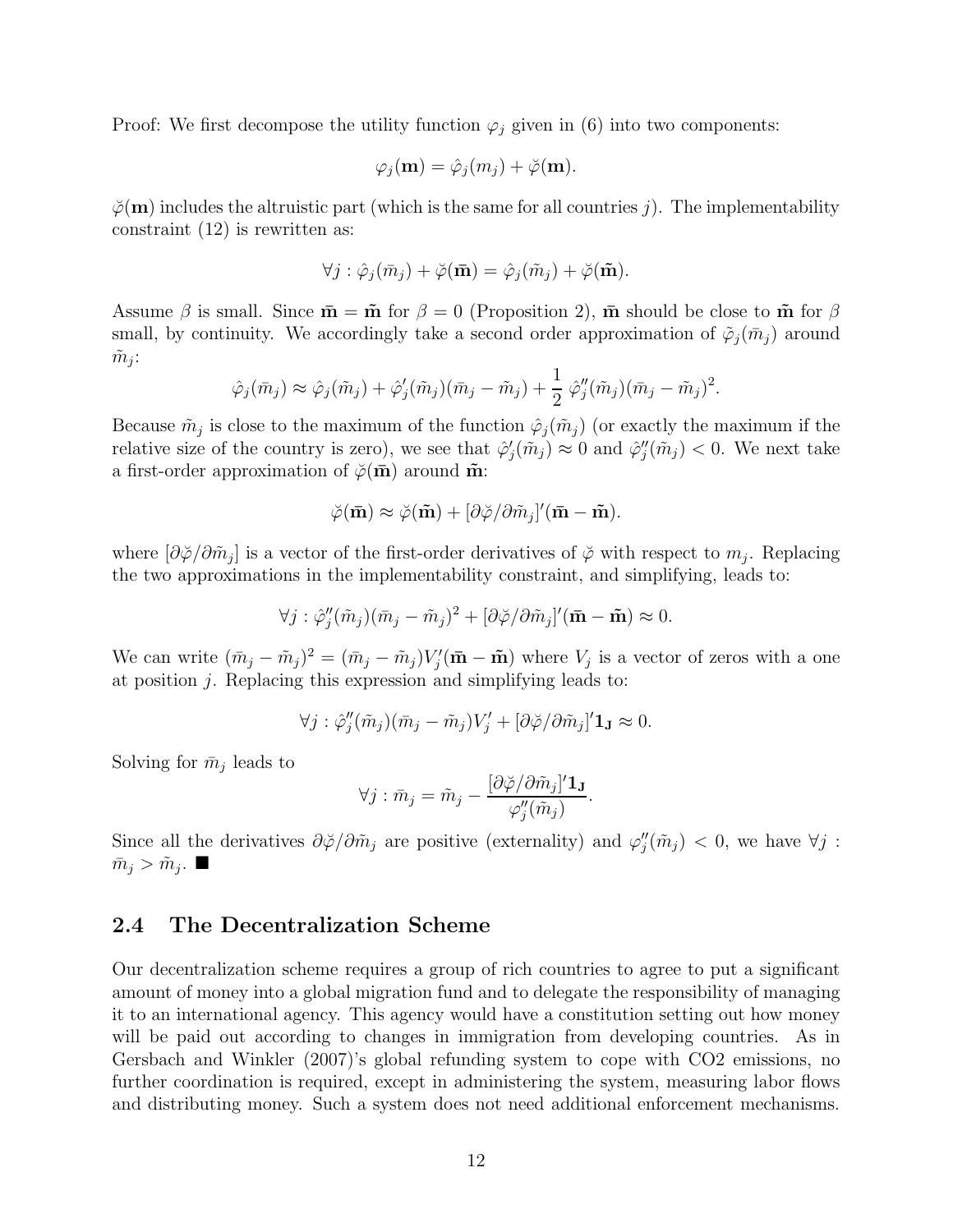Rich countries will choose to accept more migrants on their own, and they will not have incentives to leave the system.

More precisely, the set of developed countries will establish a migration agency to organize the tools needed to decentralize the cooperative solution. Each country would pay a lump sum tax to the agency. The vector of lump-sum taxes is denoted by q. Each country would also enjoy a subsidy per additional migrant it welcomed. The subsidy rates are countryspecific and their vector is p. In other words, each country is allowed to avoid paying the lump-sum tax  $q_j$  by welcoming immigrants and getting a subsidy  $p_j$  for each of them. The global migration fund would only involve migrants originating from developing countries. Those immigrants would get a visa only allowing them to reside in host country j, not to move from  $j$  to another participating country. Hence, the decentralization problem of the agency is to define the appropriate set of taxes and subsidies such that each country  $j$  agrees to host the optimal number of immigrants  $\tilde{m}_j$ , and such that the agency's global budget constraint is balanced:

$$
\mathbf{\bar{p}}'\mathbf{m} - \mathbf{\bar{q}}'\mathbf{1_J} = 0. \tag{15}
$$

This decentralization problem can be written as follows:

**Proposition 5** The no-regret allocation  $\overline{\mathbf{m}}$  can be decentralized with subsidy rates  $\overline{\mathbf{p}}$  and lump-sum taxes  $\bar{\mathbf{q}}$  satisfying  $\bar{p}_j \bar{m}_j = \bar{q}_j \ \forall j$ , and

$$
\frac{\bar{p}_j}{n_j}u'(\bar{c}_j) - \beta \frac{\mu_0}{\bar{l}_0} \left( \frac{f(\bar{l}_0)}{\bar{l}_0} - f'_0(\bar{l}_0) \right) u'(\bar{c}_0) \left[ \sum_{k \neq j} \frac{\lambda_k}{\lambda_j} \right] = \frac{1}{\lambda_j} \quad \text{for } j = 1...J. \tag{16}
$$

where the multipliers  $\lambda$ 's are solution to Equations (9).

Proof: Introducing the subsidy scheme, the objective of an individual country becomes

$$
\hat{\varphi}_j(\mathbf{m}, p_j, q_j) = u\left(\mu_j f'(n_j + m_j) + \frac{1}{n_j} \left[\mu_j f(n_j + m_j) - (n_j + m_j)\mu_j f'(n_j + m_j)\right] + \frac{1}{n_j} \left[p_j m_j - q_j\right] + \beta u \left(\frac{\mu_0 f(n_0 - \mathbf{m}' \mathbf{1}_{\mathbf{J}})}{n_0 - \mathbf{m}' \mathbf{1}_{\mathbf{J}}}\right) - \gamma_j g\left(\frac{m_j}{n_j}\right),
$$

with  $\hat{\varphi}_j(\mathbf{m}, 0, 0) = \varphi_j(\mathbf{m})$ . The first order condition for an interior maximum is:

$$
\left(\frac{p_j}{n_j} - \frac{m_j}{n_j}\mu_j f''(n_j + m_j)\right)u'(c_j) + \beta \frac{\mu_0}{l_0} \left(\frac{f(l_0)}{l_0} - f'(l_0)\right)u'(c_0) - \frac{\gamma_j}{n_j}g'\left(\frac{m_j}{n_j}\right) = 0.
$$

Replacing  $m_j$  by  $\bar{m}_j$  (and the corresponding  $\bar{l}_0$ ,  $\bar{c}_j$  and  $\bar{c}_0$  from Equations (11)-(13)) and using Equation (10) we obtain Equation (16). This condition determines the subsidy rate such that each country will choose the no-regret level of migration. In addition, we also need to satisfy the implementability constraint (12). Doing so requires  $\bar{q}_j = \bar{m}_j/p_j$ , as  $\hat{\varphi}_j(\bar{\mathbf{m}}, p_j, \bar{m}_j/p_j) = \varphi_j(\bar{\mathbf{m}}) = \varphi_j(\tilde{\mathbf{m}})$ . As we have  $\bar{p}_j \bar{m}_j = \bar{q}_j \ \forall j$ , the global budget constraint  $(15)$  is automatically satisfied.  $\blacksquare$ 

Our problem is not the same as the usual one in the environmental literature where a planner targets a global level of pollution and decentralizes the optimal policy either through a tax on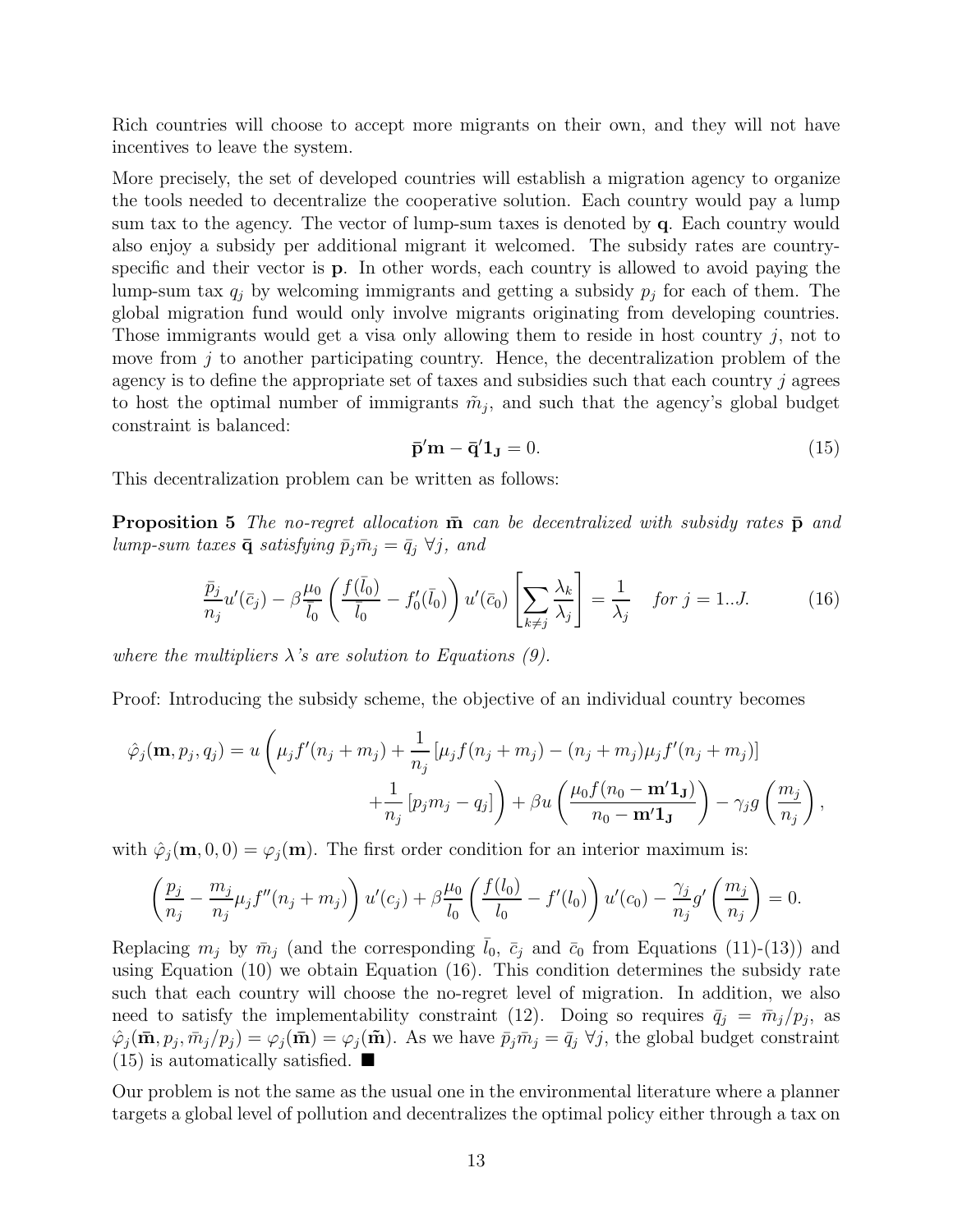pollutants or through tradable quotas. In our case, the fact that we take the implementability constraints (12) explicitly into account prevents the decentralization of the policy through a uniform subsidy scheme. Indeed, Proposition 5 shows that, in the case of asymmetric host countries, it is not possible to decentralize the no-regret allocation with a uniform subsidy  $p$ (or alternatively with a system of tradable immigration duties in which each country would sell/buy migrants at a market price  $p$ ). The constraints (12) require the use of additional instruments, such as the differentiated subsidy rates  $p_j$ .

The same implementability constraint explains why there are no monetary transfers between countries at the no-regret solution. Compared to the nationalist allocation, Equation (12) implies that citizens enjoy the same level of utility by bearing more domestic immigration costs and benefiting from lower global poverty. In a command optimum, a benevolent planner could reach this solution by imposing a larger number of migrants on each host country, with no need to transfer money between them. Hence, in a market context, we distort immigration decisions by subsidizing immigrants, but we need to avoid additional income effects. This can be done by levying a lump-sum tax on destination countries and allowing them to retrieve the amount paid to the global fund by hosting more migrants.

### 3 Quantitative Assessment

Assuming that developed countries initially conduct nationalist policies, the goal of this section is to simulate the impact of a no-regret treaty on the immigration stock. Our model is static and we consider that the initial nationalist allocation of labor is the allocation observed in 2000. The outcome of our treaty depends on the number of countries involved, as well as their size, income level and aversion towards immigration. The size is here measured by the number of citizens,  $n_j$ . The income level is determined by the level of total factor productivity,  $\mu_j$ . The anti-immigration sentiments of citizens are proxied by the parameter  $\gamma_j$  which thus reflects concerns about redistribution, the provision of public goods, security risks and cultural blending.

### 3.1 Data

The aggregate developing country  $(j = 0)$  includes all low and middle-income countries as defined in the World Bank classification.<sup>7</sup> For the  $J$  developed countries we considered three different possibilities: the G7 countries (Canada, France, Germany, Italy, Japan, the United Kingdom and the United States), the high-income countries members of the OECD (Organization for Economic Co-operation and Development), and a set of 42 high-income countries (following the World Bank classification but excluding countries with populations of less than 250,000).

Data for  $n_i + m_j$  were obtained from the United Nations Population Division database (working-age population).<sup>8</sup> Data on  $m_i$  (the number of working-age immigrants from de-

 ${}^{7}$ Available from www.worldbank.org/data/.../classgroups.htm.

<sup>8</sup>Available from www.un.org/esa/population.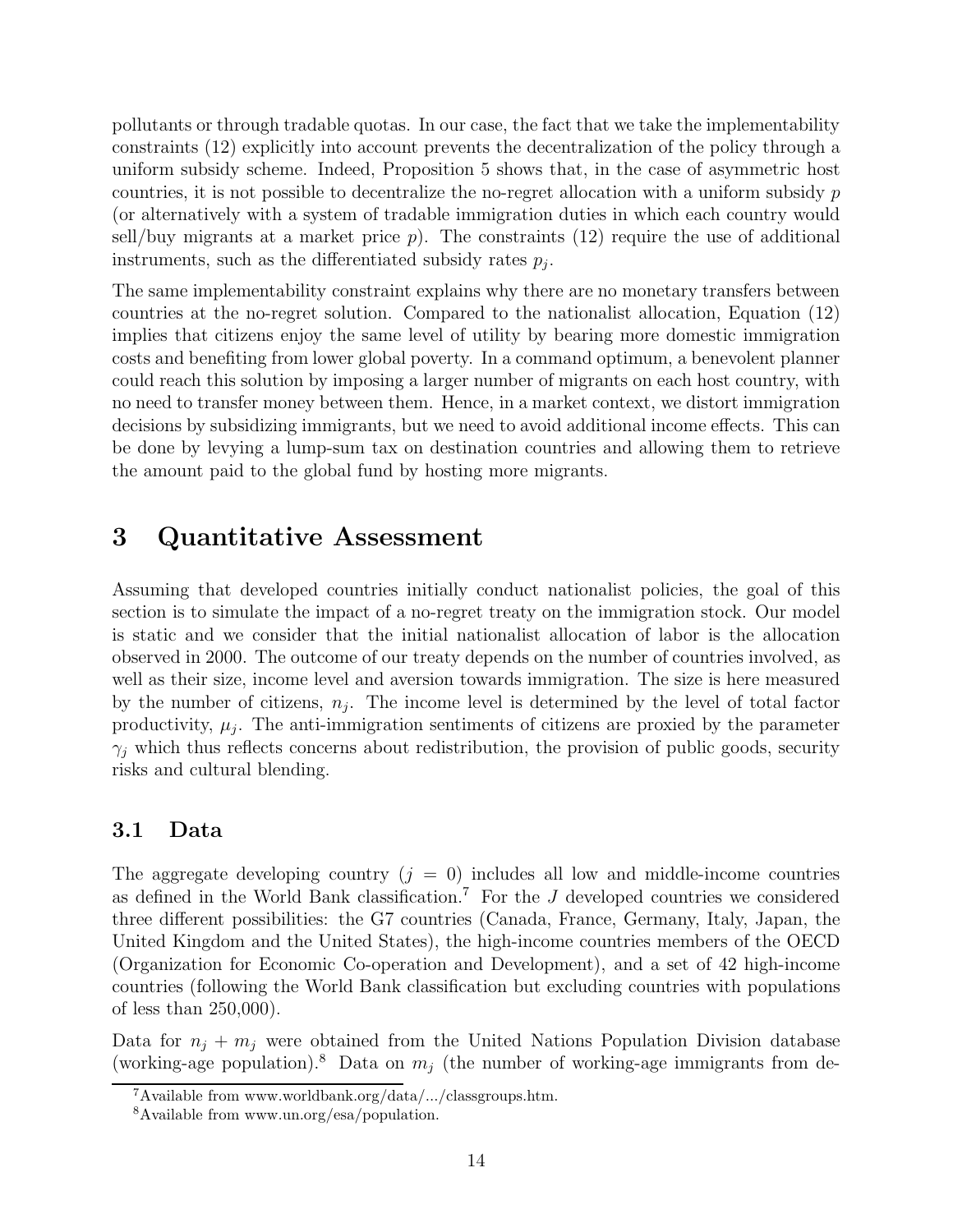veloping countries) were obtained from Parsons et al. (2007). They provide a 226  $\times$  226 matrix of origin-destination stocks by country. The data are generated by disaggregating the information on migrant stock in each destination country or economy as given in its census. The reference period is the 2000 round of population censuses. The data set provides stocks of migrants, not flows. Four versions of the database are available, at increasing levels of completeness, but decreasing levels of accuracy as the missing data are added via assumptions and interpolation with each successive version. We use the most comprehensive bilateral matrix (version 4). This allows us to identify immigrants originating from developing countries. Since the database does not provide information on the number who are of working-age, we assume that the proportion of working-aged migrants is the same as that of citizens. In addition, the data set does not distinguish low-skill and high-skill migrants. We assumed that the majority of South-North migrants are low skilled. Combining UN data with Parsons' database, we derived the statistics for  $n_j$  and  $m_j/n_j$ . Table 1 gives a selection of these statistics. It is worth noting that the ratio  $m_j/n_j$  exceeded one in Qatar (2.371) and the United Arab Emirates (1.697). It exceeded 50 percent in Kuwait (0.670), Hong Kong (0.602) and Bahrain (0.549). However, the ratio was particularly low in Korea (0.002), Malta (0.003) and Japan (0.005).

Table 1: Data on the number of citizens and immigrants in selected countries

|                      | $n_i \ (\times 1000)$ | $m_j/n_j$ |
|----------------------|-----------------------|-----------|
| Developing $(j = 0)$ | 2,490,589             |           |
| France               | 37,451                | 0.079     |
| Germany              | 55,516                | 0.086     |
| Japan                | 91,839                | 0.005     |
| Korea Rep            | 42,217                | 0.002     |
| Qatar                | 104                   | 2.371     |
| UK                   | 38,515                | 0.048     |
| <b>USA</b>           | 167,564               | 0.095     |

Data on GDP in purchasing power parity in 2000 were obtained from the World Development Indicators (World Bank, 2008).

### 3.2 Calibration

We now select specific functional forms and assign values to the parameters in order to match a series of targets. Table 2 summarizes the various parameters and the paragraphs below describe the calibration method.

The gross domestic product is given by the Cobb-Douglas production function:

$$
\mu_j l_j^{\alpha}
$$
 where  $\mu_j = \hat{\mu}_j n_j^{1-\alpha}$ .

The explicit inclusion of  $n_i^{1-\alpha}$  $j^{1-\alpha}$  captures the fact that the quantity of other potential fixed factors (such as land or physical capital) is proportional to the number of citizens. Using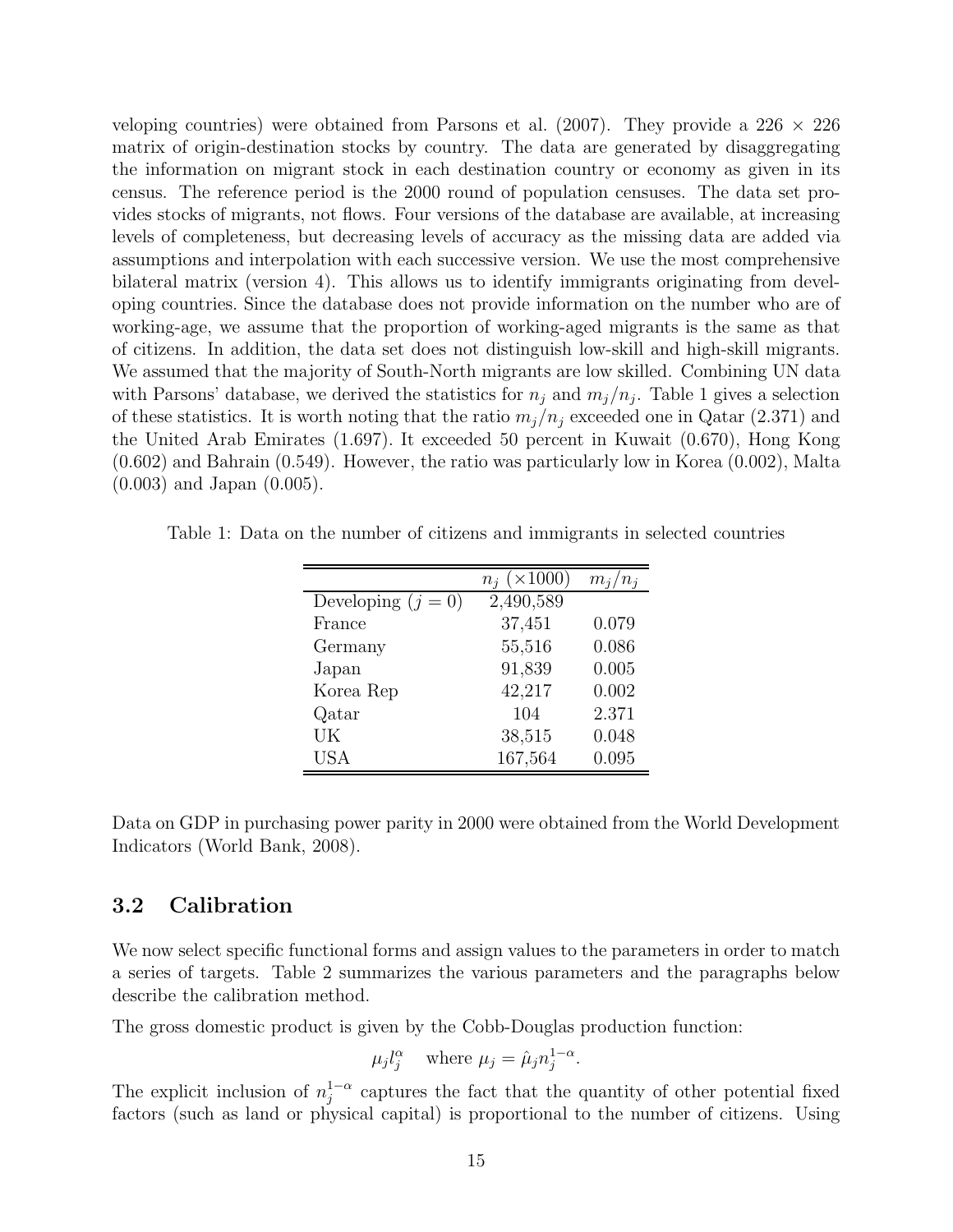the production function, we calibrate the parameters  $\hat{\mu}_j$  to match cross-country differences in GDP in the developed world.  $\hat{\mu}_i$  reflects total factor productivity and, as we will see in Figure 1, is independent of the size of the country.

The utility function  $u(.)$  is logarithmic. This choice is comforted by the fact that there is no significant correlation between productivity and observed immigration rates, a result which is obtained when the elasticity of marginal utility to consumption is 1 (see Proposition 1).

Using the chosen utility and production functions for the analysis of the nationalist allocation (Section 2.2), it can be shown that the migrants share of the population,  $\tilde{m}_j/n_j$ , is independent of the size of the local population  $n_j$  if and only if  $\beta = 0$ . In the absence of altruism ( $\beta = 0$ ), the first order derivative (7) depends on  $m_i$  and  $n_j$  only through the ratio  $m_j/n_j$ . When there is some altruism  $(\beta > 0)$ , the size of the country affects its capacity to improve the situation of the worst off, and  $m_j/n_j$  will be affected by the country size  $n_j$ . However, for low values of  $\beta$ , this effect is hardly perceptible (a property verified by the data).

The cost of immigration is given by the quadratic function  $\gamma_j (m_j/n_j)^2/2$ . To identify  $\gamma_j$ from Equation (7), we need to calibrate the altruism factor  $\beta$ . We know from the literature that, in multi-person dictator games, many subjects care about the worst-off player's payoff. Hence,  $\beta$  is likely to be positive. Unfortunately, the literature does not contain a value for this parameter that we can readily apply to our context. Charness and Rabin (2002, 2005) though, provide estimates for a parameter  $\rho$  which is related to our  $\beta$ . They assume that the "social" utility function for players's B is  $\rho r x_A + (1 - \rho r) x_B$ , where  $x_A$  is the pay-off of player A,  $x_B$  is the payoff of player B,  $r = 1$  if  $x_B > x_A$ , and  $r = 0$  otherwise. In this context, the marginal rate of substitution between the payoff of the rich and that of the poor is:  $-\rho/(1-\rho)$ . While in our model, the marginal rate of substitution between the rich household's consumption and that of the developing country's households is:  $-\beta u'(c_0)/u'(c_j)$ . The parameter  $\rho$  which best reproduces the data from from Charness and Rabin (2005) dictator games is 0.344.(Considering dictator games only avoids possible confounds with reciprocity considerations) We can then set  $\beta$  by equalizing the two marginal rates of substitution:

$$
\frac{\rho}{1-\rho} = \frac{\beta u'(c_0)}{u'(c_j)}
$$

| Parameter         | Value                         | Target                                               |
|-------------------|-------------------------------|------------------------------------------------------|
| $\alpha$          | 2/3                           | observed labor income share                          |
| $\beta_{\rm max}$ | 0.07                          | experimental evidence from Charness and Rabin (2005) |
|                   | $\in (0, \beta_{\text{max}})$ |                                                      |
| $\beta_0$         | 0.007                         | benchmark value                                      |
| $\mu_j$           | see Fig. $1$                  | observed GDP per worker (PPP)                        |
|                   | see Fig. 1                    | $\tilde{m}_i$ = observed migration stock             |

Table 2: Calibrated parameters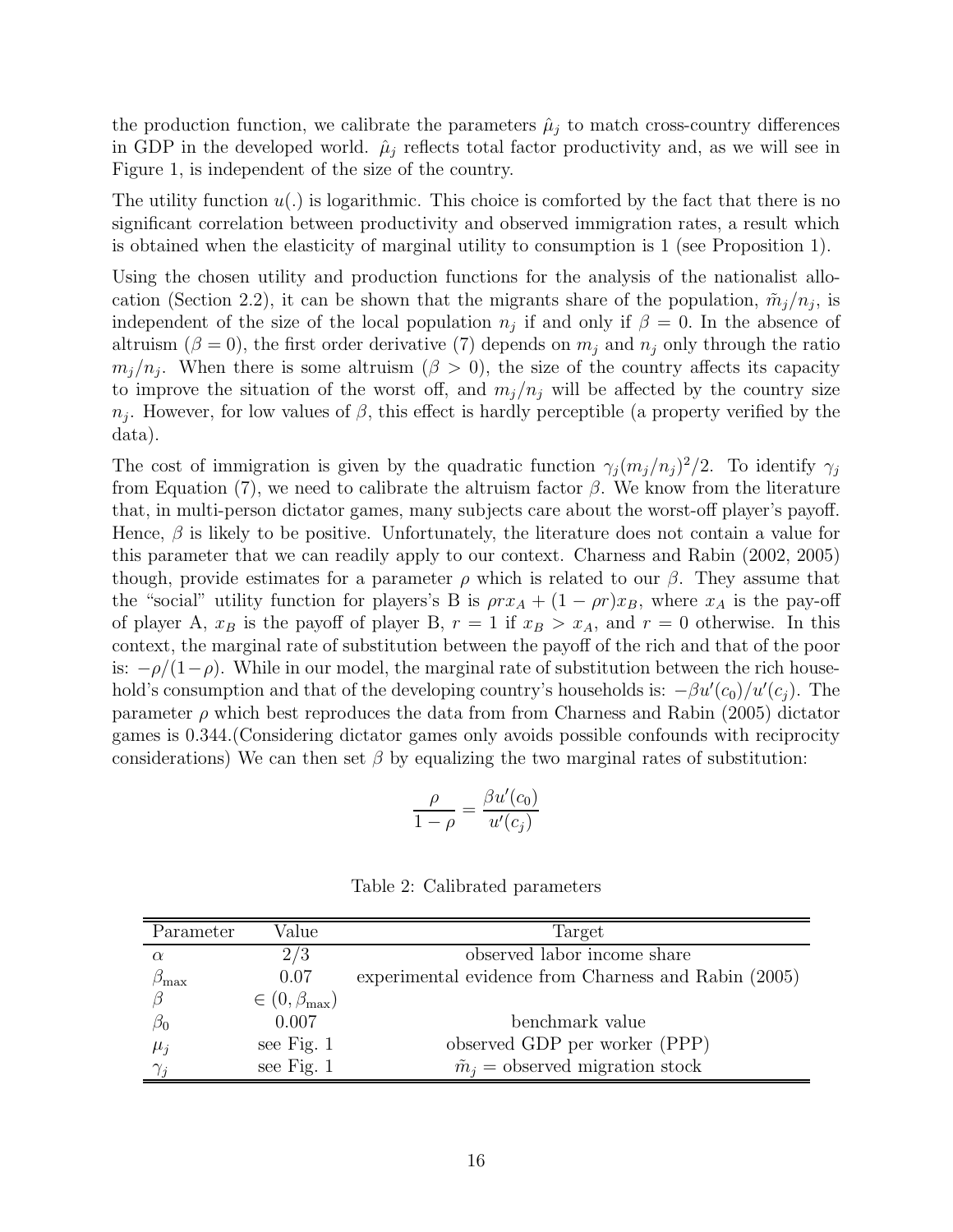Using US data for  $c_j$  leads to  $\beta = 0.07$ . We consider this rather large number as an upper bound for the true parameter  $\beta$  and denote it by  $\beta_{\text{max}}$ . Indeed, while the basic motives such as aversion for inequality or altruism seem to be quite robust, the exact functional form of the models and the parameters used in this literature are not - they vary with the game played, the subjects used in the experiments, etc. For example, Bekkers (2007) displays a more pessimistic view of altruism. Respondents to a survey had to decide whether to donate what they earned by participating in the survey. The money offered by respondents benefitted charities (so it measured altruism with respect to the distant poor). Only 5.7% of the participants donated. It is not possible however to infer a value for our preference parameter  $\beta$  based on this survey, since the game never allowed the reward to be split between oneself and the recipient.

A simple numerical example allows us to show that  $\beta_{\text{max}}$  is too high. Using our logarithmic utility function and disregarding migration, let us introduce the possibility of a monetary transfer from a rich country with income per capita at US\$40,000 (i.e. approximately the US level) to a poor country with income per capita at US\$250 (i.e. the level observed in the 20 poorest countries of the world). Assuming identical sizes, the optimal transfer from the perspective of the rich country would amount to about US\$2,500, i.e. ten times the level of pre-transfer income of the poor country. The World Development Indicators reveal that official aid to the poorest countries only represents 12.2 percent of their GDP. Such an amount can be obtained by using  $\beta_0 = 0.007 = \beta_{\text{max}}/10$ . Consequently, we will use  $\beta_0$  as the benchmark value, but provide simulation results for all values of  $\beta$  comprised between zero and  $\beta_{\text{max}}$ .

Based on the nationalist optimal migration policy defined in Definition 2 (see eq (7)) we calibrated the  $\gamma_i$  to match the observed immigration stocks in developed countries. Since all countries have a positive level of immigration, the possibility of corner solutions is ruled out. In the high-income country group, the calibrated  $\gamma_i$  ranged from 0.018 (Qatar) to 0.122 (South Korea). Figure 1 shows the calibrated  $\{\mu_j, \gamma_j\}$  for each country. There is no sign of correlation between productivity and aversion towards emigration.

### 3.3 No-regret allocation (with  $\beta_0$ )

Assuming that  $\beta$  takes its benchmark value  $\beta_0$ , we next computed the corresponding noregret allocation. This basically amounts to solving the system

$$
\varphi_j(\tilde{\mathbf{m}}) = \varphi_j(\bar{\mathbf{m}})
$$

where the vector  $\tilde{\mathbf{m}}$  is equal to the vector of observed migration levels. In our numerical experiments, we consider three alternative sets of participating countries, as mentioned above. Table 3 displays the allocations obtained for each host country.

Table 4 provides some summary statistics. The additional migration made possible by the no-regret allocation ranges from 12.8 to 24.4 million working age migrants depending on the set of countries considered. These numbers are rather large compared to the 42.5 million migrants originating from developing countries and living in high-income countries today  $(+44, +66$  and  $+57$  percent respectively for the three sets considered). This shows that,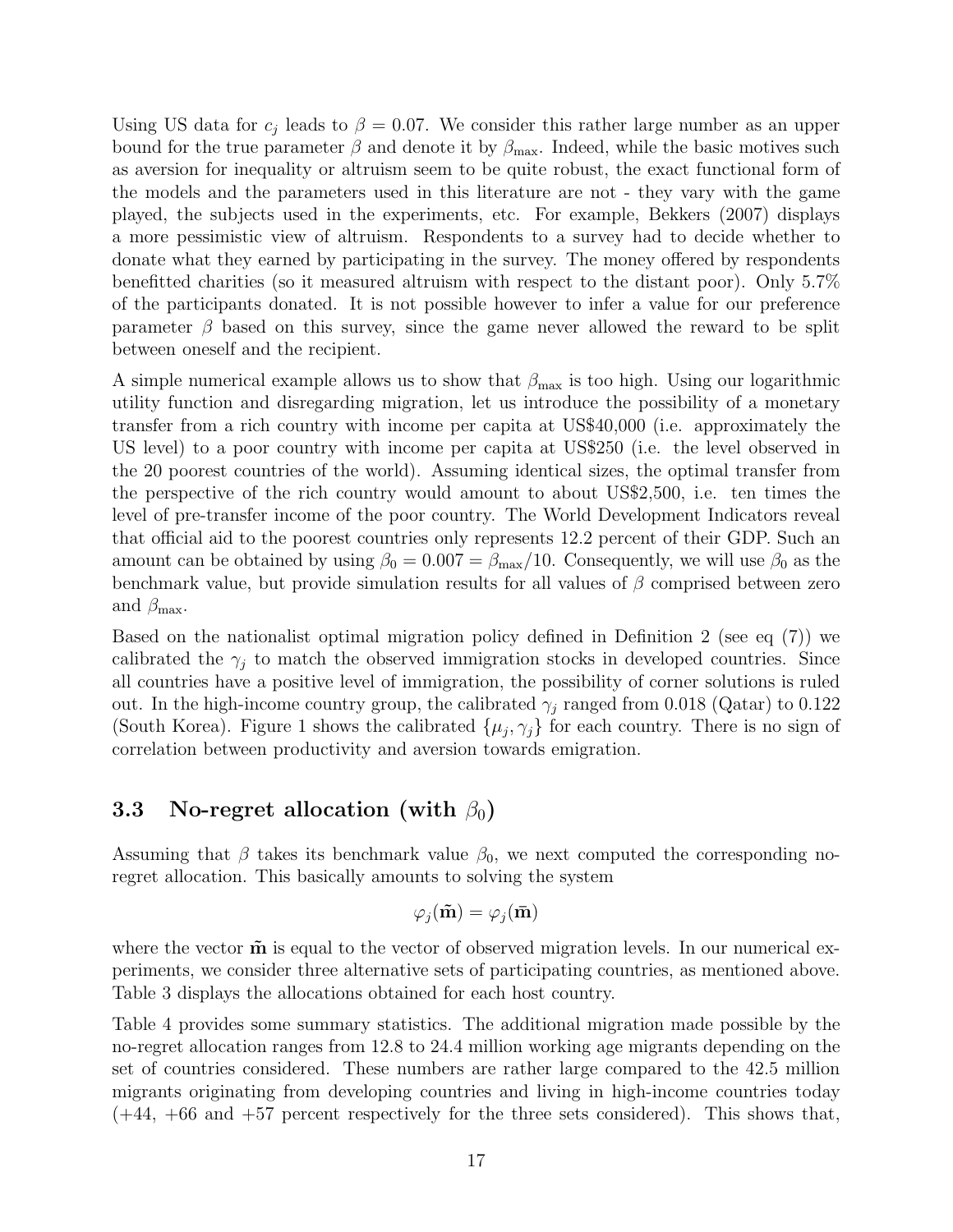| Country        | Nationalist    |      | No-regret $(\beta_0)$ |             |  |
|----------------|----------------|------|-----------------------|-------------|--|
|                |                | G7   | OECD                  | High income |  |
|                |                |      |                       |             |  |
| Australia      | 1011           |      | 1467                  | 1477        |  |
| Austria        | 536            |      | 737                   | 742         |  |
| <b>Bahamas</b> | 12             |      |                       | 18          |  |
| Bahrain        | 129            |      |                       | 135         |  |
| Belgium        | 351            |      | 664                   | 671         |  |
| <b>Brunei</b>  | 50             |      |                       | 53          |  |
| Canada         | 2109           | 2626 | 2796                  | 2812        |  |
| Cyprus         | 16             |      |                       | 39          |  |
| Denmark        | 148            |      | 320                   | 323         |  |
| Finland        | 56             |      | 249                   | 252         |  |
| France         | 2967           | 4085 | 4452                  | 4486        |  |
| Germany        | 4753           | 6338 | 6874                  | 6925        |  |
| Greece         | 624            |      | 907                   | 914         |  |
| Hong Kong      | 1764           |      |                       | 1843        |  |
| Iceland        | $\overline{5}$ |      | 13                    | 13          |  |
| Ireland        | 45             |      | 166                   | 169         |  |
| Israel         | 949            |      |                       | 1015        |  |
| Italy          | 915            | 2497 | 2962                  | 3005        |  |
| Japan          | 498            | 3152 | 4059                  | 4144        |  |
| Korea Rep      | 72             |      | 1613                  | 1649        |  |
| Kuwait         | 524            |      |                       | 545         |  |
| Luxembourg     | 18             |      | 30                    | 31          |  |
| Macao          | 15             |      |                       | $27\,$      |  |
| Malta          | $\mathbf{1}$   |      |                       | 16          |  |
| Netherlands    | 774            |      | 1201                  | 1211        |  |
| New Zealand    | 125            |      | 227                   | 229         |  |
| Norway         | 123            |      | 262                   | 265         |  |
| Portugal       | 308            |      | 612                   | 619         |  |
| Qatar          | 247            |      |                       | 250         |  |
| Saudi Arabia   | 2111           |      |                       | 2327        |  |
| Singapore      | 363            |      |                       | 442         |  |
| Slovenia       | 34             |      |                       | 106         |  |
| Spain          | 1018           |      | 2329                  | 2357        |  |
| Sweden         | 410            |      | 655                   | 660         |  |
| Switzerland    | 525            |      | 700                   | 704         |  |
| <b>UAE</b>     | 1047           |      |                       | 1065        |  |
| UK             | 1838           | 3138 | 3544                  | 3582        |  |
| <b>USA</b>     | 16000          | 2054 | 21628                 | 21777       |  |

Table 3: Migration stocks in different allocations and sets of participating countries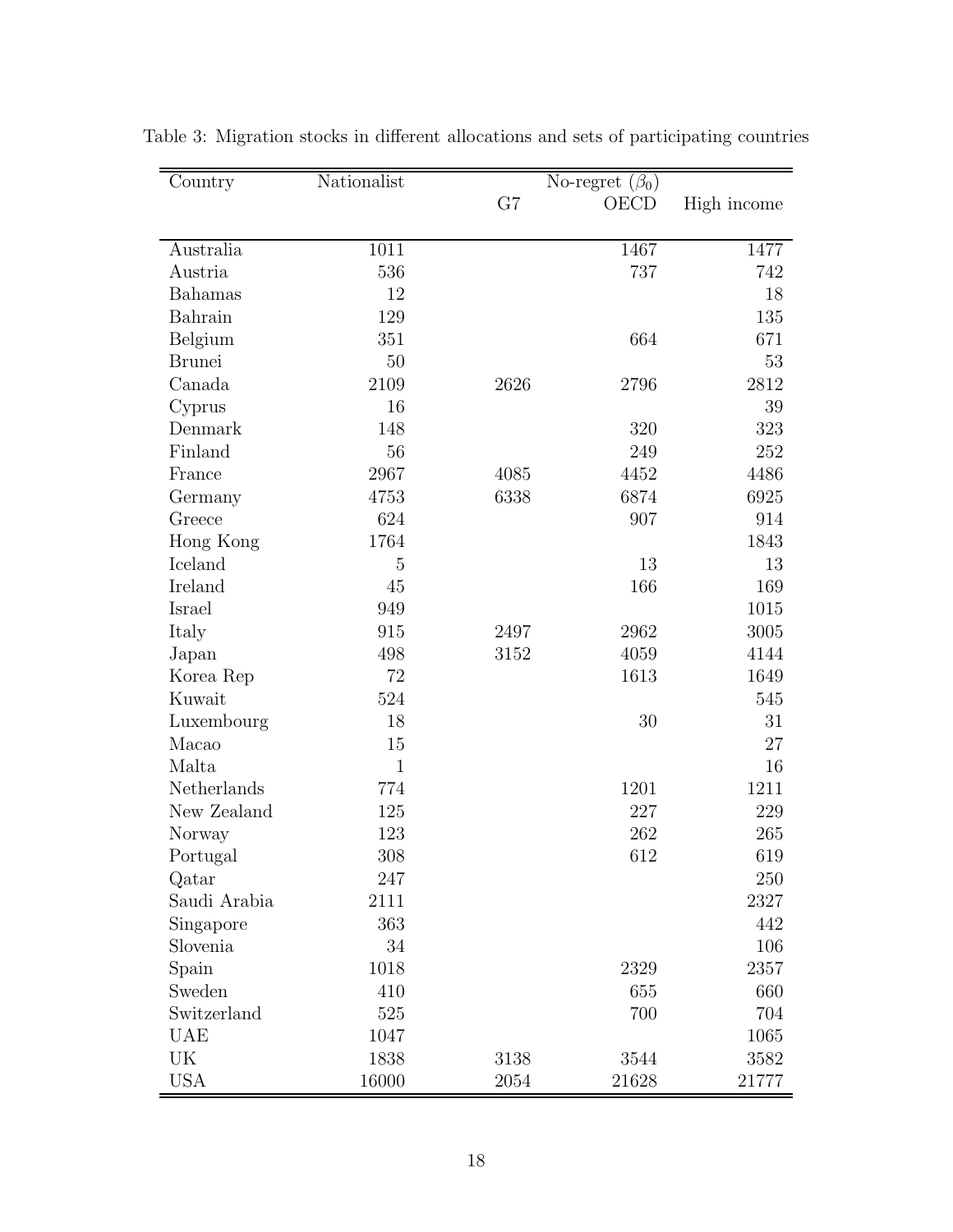



with a reasonable altruism, the public-good externality of migration policy is very significant. The sensitivity of the results to altruism is analyzed in a subsequent section. The change in immigration rates is mostly increasing with  $\gamma_j$ . On average, the no-regret allocation requires countries with high  $\gamma_i$  and low nationalist immigration rates to host more migrants. In these countries (e.g. Korea, Japan), the marginal cost of hosting migrants is lower given the convex form of  $g(m_i/n_i)$ .

We also computed the effect of such large migration flows on the ratio between US GDP and the average GDP in developing countries. This ratio is reduced from 7.07 to 6.98 in the most favorable case where all high-income countries participate in the scheme.

|                                                                                                                                                                               | Nationalist | G7     | No-regret $(\beta_0)$ | OECD High income |
|-------------------------------------------------------------------------------------------------------------------------------------------------------------------------------|-------------|--------|-----------------------|------------------|
| $\bar{m}' 1_J - \tilde{m}' 1_J$                                                                                                                                               |             | 12,810 | 23,238                | 24,407           |
| $\frac{\mu_{\text{us}}f_{\text{us}}(n_{\text{us}}+m_{\text{us}})}{n_{\text{us}}+m_{\text{us}}}\bigm/ \frac{\mu_0f(n_0-\mathbf{m}'\mathbf{1_J})}{n_0-\mathbf{m}'\mathbf{1_J}}$ | 7.07        | 6.81   | 6.98                  | 6.98             |

Table 4: Total additional working age migration (×1000) and ratio of US GDP to developing world GDP under the various scenarios

Finally, there is a big difference between the gains if all high-income OECD countries are involved compared to the situation where only the G7 countries participated in the treaty.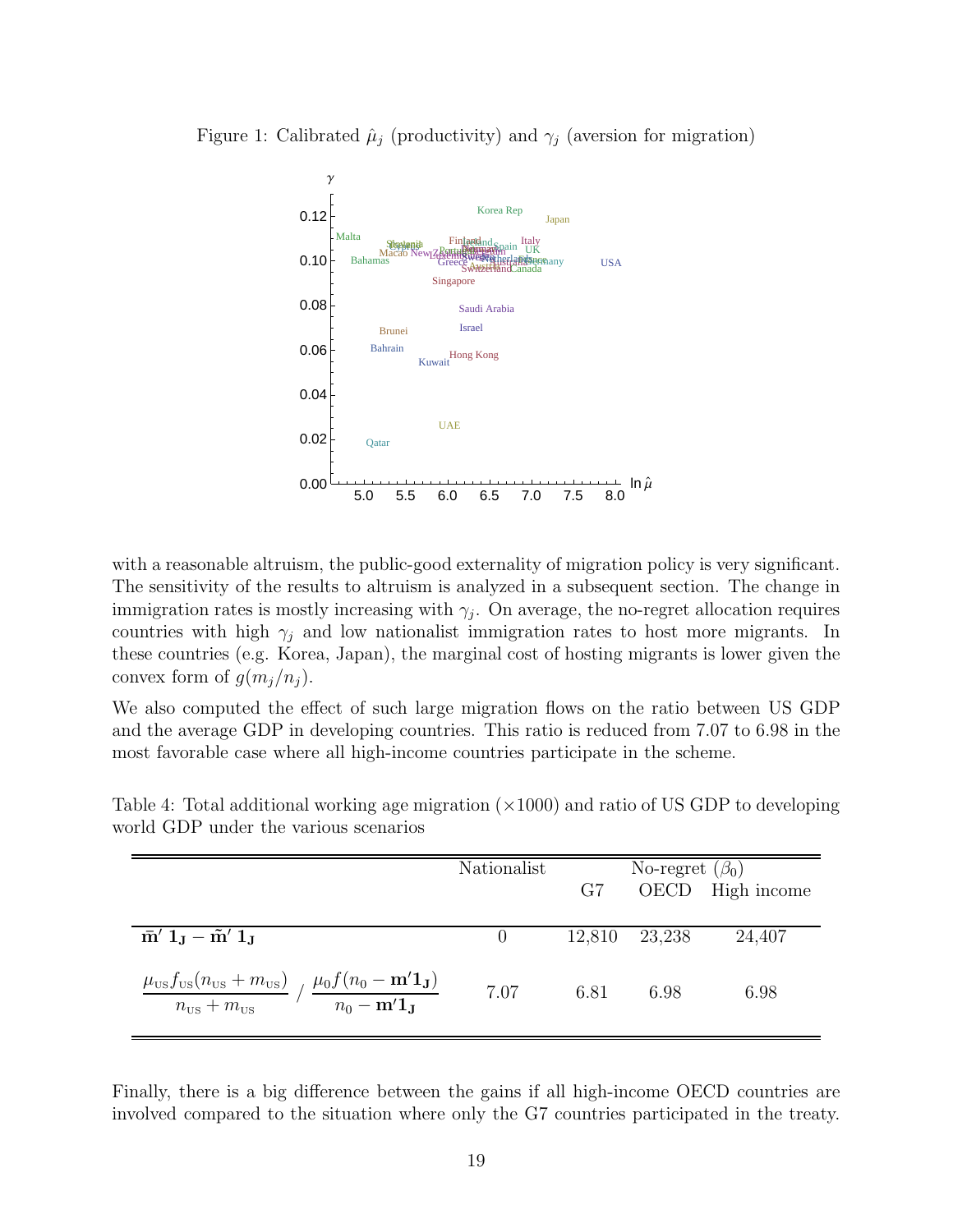By enlarging the pool of participating countries, we make the externalities stronger, which translates into a bigger difference between no-regret and nationalist allocations. However, enlarging the pool of rich countries further, to include non-OECD high income countries, does not bring many additional gains.

### 3.4 Decentralization (with  $\beta_0$ )

We then computed the vectors of subsidies  $\bar{p}$  and lump-sum taxes  $\bar{q}$  that would make the noregret allocation incentive compatible (Proposition 5). Table 5 gives the result. The subsidies  $p_j$  are computed for 1,000,000 additional migrants and expressed in USD per citizen.<sup>9</sup> We first observe that households in small countries receive more per migrant than households in large countries. Indeed, welcoming 1,000 additional migrants is much more significant in Luxembourg than in the US. To a lower extent, the subsidy per migrant increases with the level of productivity: citizens from richer countries require higher subsidies to welcome additional migrants. Finally, we also observe that subsidies are larger when the set of countries participating in the arrangement is larger. This occurs because the size of the positive externality increases with the size of the set of participating countries.

To evaluate whether our scheme implies a reasonable initial contribution to the global migration fund, Table 6 presents the ratio

$$
\frac{q_j - p_j \tilde{m}_j}{\mu_j f(n_j + \tilde{m}_j)} = \frac{p_j(\bar{m}_j - \tilde{m}_j)}{\mu_j f(n_j + \tilde{m}_j)}
$$

which expresses the lump-sum contribution as a percentage of GDP (net of due subsidies for existing migrants), or, equivalently, the total subsidies received for hosting  $\bar{m}_i - \tilde{m}_i$  additional migrants. This contributions varies with the size of the country. In the G7 package, it ranges between 0.17 and 0.26 percent of GDP. In the high-income package, it goes between 0.25 and 0.66 percent of GDP. This is of the same order of magnitude as foreign aid; however, in our case, countries get their contributions back once they have welcomed the targeted number of additional migrants.

### 3.5 Robustness analysis

The number of additional migrants generated by the no-regret allocation depends on the value of the welfare externality, i.e. on the rate of altruism and the effect of migration on income in developing countries. Above, the latter goes only through increasing marginal productivity of labor in developing this section, we evaluate the robustness of our results to the choice of the altruism factor,  $\beta$ , and to the inclusion of remittances. These two ingredients are susceptible to modify the value of the externality. In particular, remittances

<sup>&</sup>lt;sup>9</sup>The subsidy per citizen should be considered as an annual amount, since all the GDP data we used are annual. If migrants stay on average 30 years in the destination countries and the real interest rate is 3 percent, a subsidy of 3.9 (Australia, OECD package) implies a total discounted subsidy of about 80 dollars per 1,000,000 immigrants for a 30 years residence.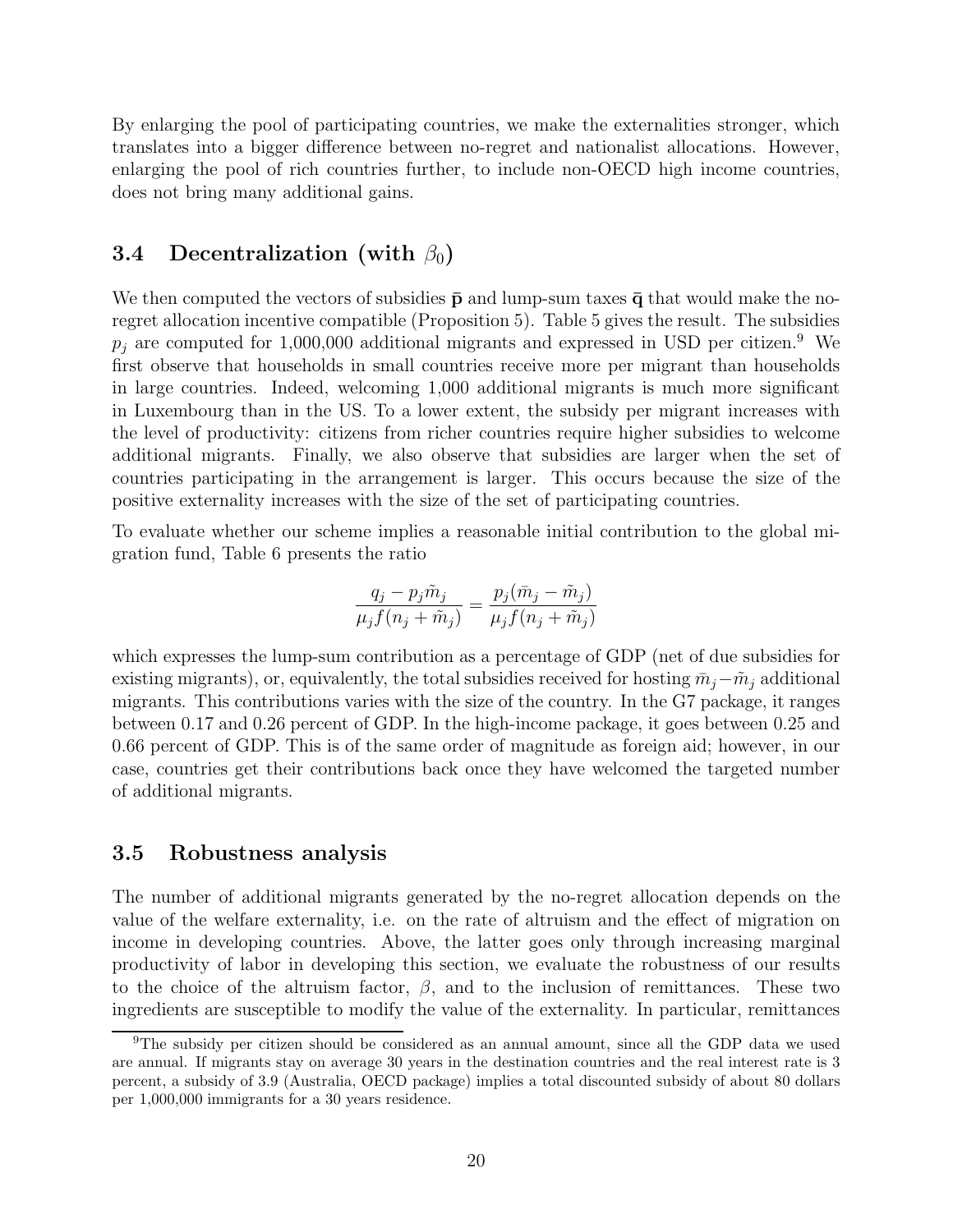| Country       | No-regret $(\beta_0)$ |         |             |
|---------------|-----------------------|---------|-------------|
|               | G7                    | OECD    | High income |
|               |                       |         |             |
| Australia     |                       | 3.9     | 4.0         |
| Austria       |                       | 8.5     | 8.7         |
| Bahamas       |                       |         | 260.5       |
| Bahrain       |                       |         | 238.6       |
| Belgium       |                       | 5.6     | 5.7         |
| <b>Brunei</b> |                       |         | 623.5       |
| Canada        | 1.9                   | 2.6     | 2.7         |
| Cyprus        |                       |         | 75.0        |
| Denmark       |                       | 11.9    | 12.3        |
| Finland       |                       | 9.8     | 10.1        |
| France        | 0.7                   | 1.0     | 1.1         |
| Germany       | 0.5                   | 0.7     | 0.7         |
| Greece        |                       | 3.8     | 3.9         |
| Hong Kong     |                       |         | 23.4        |
| Iceland       |                       | 281.2   | 290.1       |
| Ireland       |                       | 20.7    | 21.3        |
| Israel        |                       |         | 28.9        |
| Italy         | 0.5                   | 0.8     | 0.8         |
| Japan         | 0.3                   | 0.4     | 0.4         |
| Korea Rep     |                       | 0.6     | 0.7         |
| Kuwait        |                       |         | 85.4        |
| Luxembourg    |                       | 276.4   | 284.7       |
| Macao         |                       |         | 142.0       |
| Malta         |                       |         | 84.4        |
| Netherlands   |                       | 4.3     | 4.4         |
| New Zealand   |                       | 13.9    | 14.3        |
| Norway        |                       | 15.7    | 16.2        |
| Portugal      |                       | 4.1     | 4.3         |
| Qatar         |                       |         | 601.1       |
| Saudi Arabia  |                       |         | 7.3         |
| Singapore     |                       |         | 20.6        |
| Slovenia      |                       |         | 18.3        |
| Spain         |                       | 1.0     | 1.0         |
| Sweden        |                       | 6.5     | 6.7         |
| Switzerland   |                       | 10.4    | 10.7        |
| <b>UAE</b>    |                       |         | 137.9       |
| UK            | 0.6                   | $0.9\,$ | 1.0         |
| USA           | 0.2                   | 0.3     | 0.3         |

Table 5: Subsidy per citizen  $p_j/n_j$  for 1,000,000 additional migrants (in USD)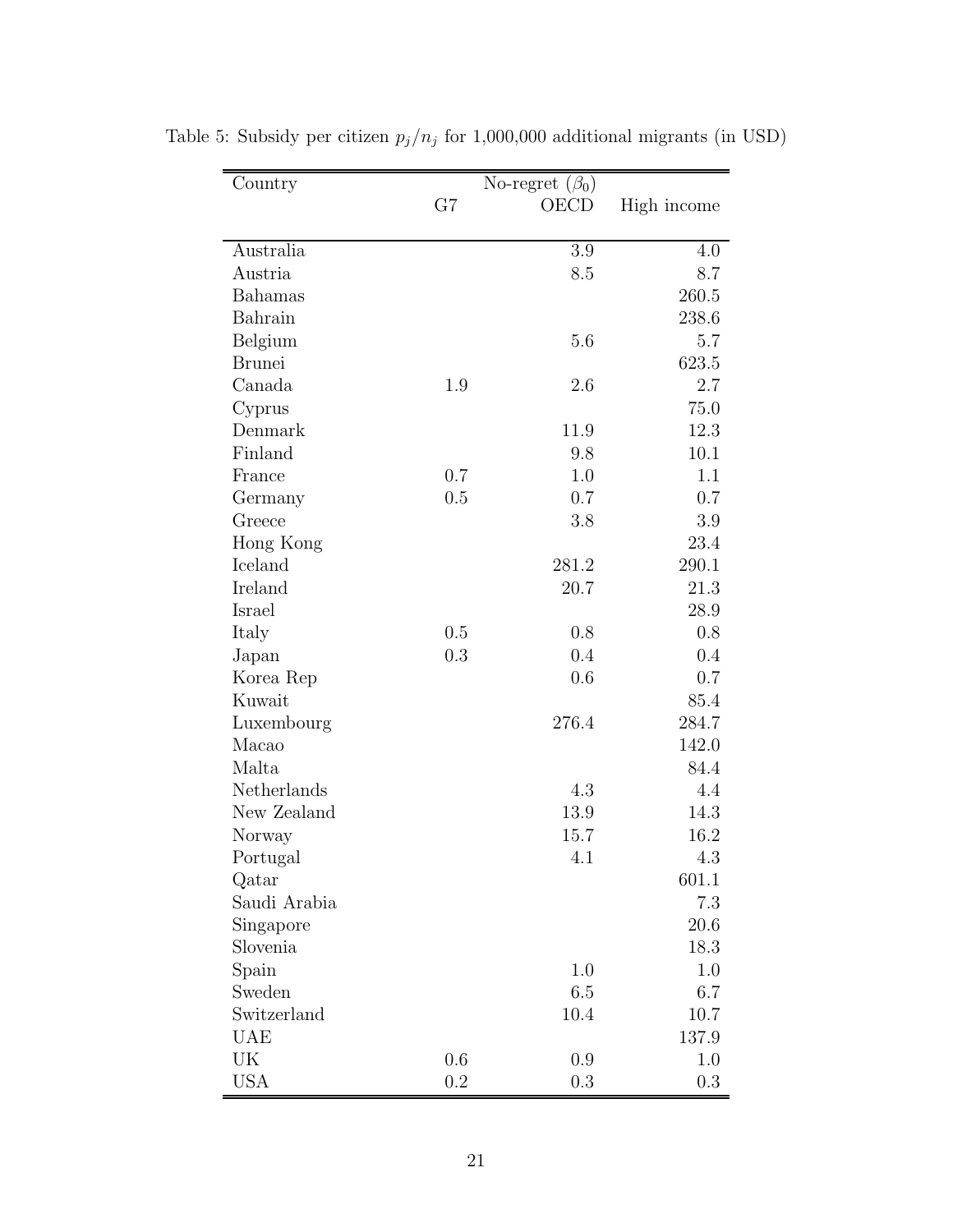| Country       |        | No-regret $(\beta_0)$ |             |
|---------------|--------|-----------------------|-------------|
|               | G7     | OECD                  | High income |
|               |        |                       |             |
| Australia     |        | 0.0045                | 0.0047      |
| Austria       |        | 0.0045                | 0.0047      |
| Bahamas       |        |                       | 0.0049      |
| Bahrain       |        |                       | 0.0036      |
| Belgium       |        | 0.0049                | 0.0052      |
| <b>Brunei</b> |        |                       | 0.0038      |
| Canada        | 0.0023 | 0.0043                | 0.0045      |
| Cyprus        |        |                       | 0.0056      |
| Denmark       |        | 0.0051                | 0.0054      |
| Finland       |        | 0.0057                | 0.0060      |
| France        | 0.0022 | 0.0044                | 0.0046      |
| Germany       | 0.0022 | 0.0042                | 0.0044      |
| Greece        |        | 0.0045                | 0.0048      |
| Hong Kong     |        |                       | 0.0035      |
| Iceland       |        | 0.0055                | 0.0057      |
| Ireland       |        | 0.0056                | 0.0059      |
| Israel        |        |                       | 0.0038      |
| Italy         | 0.0026 | 0.0050                | 0.0052      |
| Japan         | 0.0021 | 0.0042                | 0.0045      |
| Korea Rep     |        | 0.0046                | 0.0048      |
| Kuwait        |        |                       | 0.0034      |
| Luxembourg    |        | 0.0048                | 0.0051      |
| Macao         |        |                       | 0.0052      |
| Malta         |        |                       | 0.0066      |
| Netherlands   |        | 0.0046                | 0.0049      |
| New Zealand   |        | 0.0049                | 0.0052      |
| Norway        |        | 0.0051                | 0.0054      |
| Portugal      |        | 0.0050                | 0.0053      |
| Qatar         |        |                       | 0.0025      |
| Saudi Arabia  |        |                       | 0.0040      |
| Singapore     |        |                       | 0.0044      |
| Slovenia      |        |                       | 0.0058      |
| Spain         |        | 0.0049                | 0.0052      |
| Sweden        |        | 0.0047                | 0.0050      |
| Switzerland   |        | 0.0044                | 0.0046      |
| UAE           |        |                       | 0.0027      |
| UK            | 0.0024 | 0.0046                | 0.0049      |
| USA           | 0.0017 | 0.0034                | 0.0036      |

Table 6: Initial contributions to the migration Fund as  $\%$  of GDP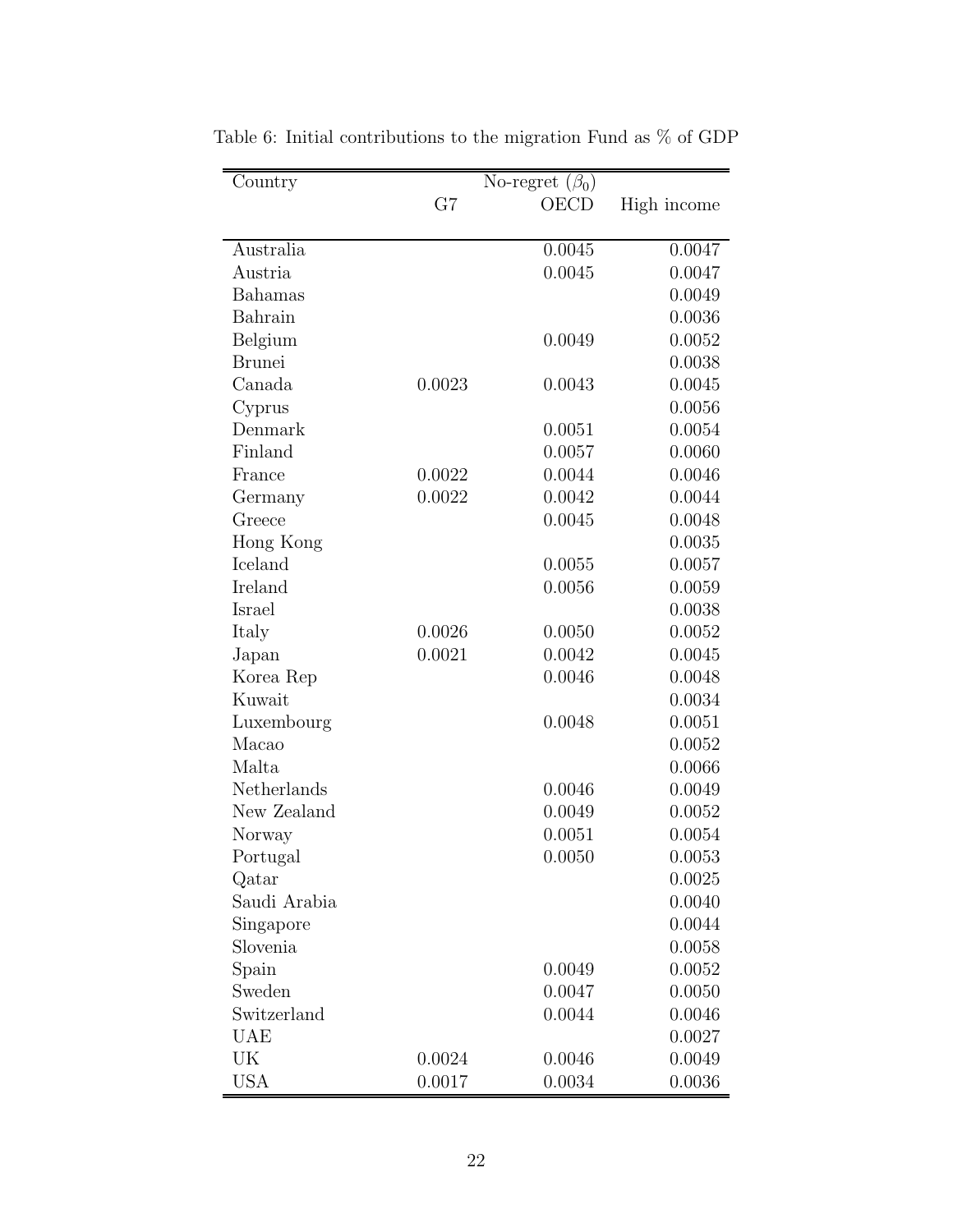are quantitatively important at the global level and may well have a stronger impact on developing countries than changes going through labor markets.

Regarding remittances, we assume the each migrant remits a fraction  $\theta$  of her/his income to country 0. The consumption level of those left behind becomes:

$$
c_0 = \frac{\mu_0 f(l_0)}{l_0} + \theta \sum_j \frac{m_j c_j^m}{l_0}
$$

The fraction  $\theta$  is calibrated so as to match the ratio of remittances to GDP observed in developing countries (i.e. 1.46 percent in 2000) under the nationalist allocation. This leads to  $\theta = 0.23$ . This proportion is in line with recent empirical studies on the determinants of remittances. Bollard et al. (2009) recently combined 14 household surveys on remittances and income, covering 11 countries. The average "remittances/income" ratio obtained for household with no university degree ranges from 2 percent (in the Australian database) to 34 percent (in the Spanish database). Our  $\theta$  belongs to this interval. Kangasniemi, Winters, and Commander (2007) showed that more than half of Indian medical doctors working in the UK remit income to their home country, and these transfers represent on average 16% of remitters' income. For this group of high-skill workers, remittances thus represent about 10 percent of their total income. Our value for  $\theta$  is above this proportion, but looks reasonable since low-skill migrants are usually seen as remitting a higher proportion of their income than the highly skilled.

In order to evaluate the effect of the altruism factor  $\beta$  on the increase in migration we could obtained by implementing a no-regret allocation we let  $\beta$  vary between 0 and the upper bound  $\beta_{\text{max}}$  obtained from experimental games. For each value of  $\beta$ , we recalibrated the  $\gamma_i$ in such a way that the nationalist allocation matched the observed data. We then computed the new no-regret allocation and the change in total migration compared to the nationalist allocation.

The left panel of Figure 2 reports the result for the G7 group. The relation between the gain in migration and the altruism factor is concave. With  $\beta$  as low as 0.007 we have 12.8 million new migrants (+44 percent), while with  $\beta = 0.001$ , the number of additional migrants would still be 3 million (+7 percent). Hence, we do not need implausibly large values of  $\beta$  for our international agreement to have a significant effect. Including remittances strongly increases the number of additional migrants generated by our no-regret allocation (+30 million rather than +12.8 million with  $\beta_0 = 0.007$ . With remittances, even a small rate of altruism allows important increases in global labor movements without any utility cost for the rich. Moreover, the results depicted on Figure 2 can be considered as a lower bound since official records underestimate the full scale of remittances. Conservatively adding 50 percent to official flows (see World Bank, 2008) would further increase  $\theta$  and the effectiveness of our no regret treaty. Hence, when all rich countries are averse to global inequality, albeit to a very small extent, setting up a global migration fund designed to coordinate national immigration policies is likely to generate huge welfare gains for millions of additional migrants and for billions of individuals left in the poor world.

The right panel of Figure 2 shows the average migration subsidy per native as a function of the altruism factor  $\beta$ . Unlike total additional migration, the relation here is linear. It is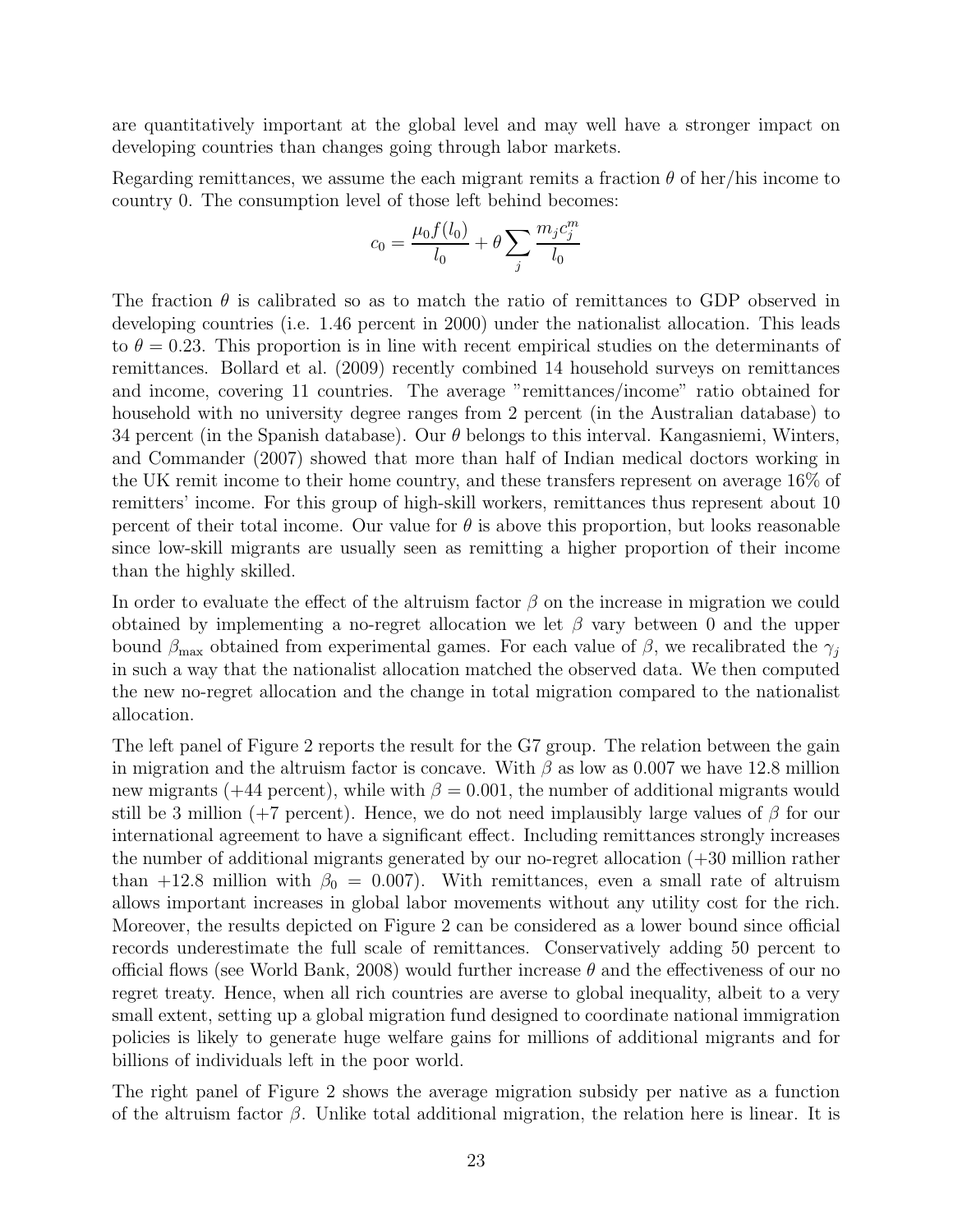

Figure 2: Sensitivity of the results to the altruism factor

Note: G7 group - solid line: benchmark - dotted line: with remittances

worth noticing that the average subsidy is almost multiplied by four when remittances are factored in.

# 4 Conclusion

Most of the literature on the political economy of migration is written from the point of view of the host country. For example, Benhabib (1996) and Crettez (2007) consider the immigration policy voted for by citizens. These studies give a richer description of what we called above a nationalist policy, with different instruments and heterogeneous citizens, but they do not consider ways to improve upon such policy to increase global welfare. A few papers take the point of view of a benevolent planner maximizing world welfare as for example Benhabib and Jovanovic (2007). They show how the optimal policy depends on technology (constant or decreasing social return, relative backwardness of poor countries, externalities) and on the weight the planner attaches to rich countries. However, they do not care about rich countries' incentives to conduct such an optimal policy.

Our study relies on the fact that political economy mechanisms are essential to understand or influence immigration policies in rich countries. Compared to these two strands of the literature we take a different point of view: maximizing world welfare subject to an implementability constraint, expressing the idea that the rich countries are not ready to accept any loss of welfare. We accordingly proposed a political mechanism that improves the international allocation of labor by considering solutions that are politically acceptable in rich countries.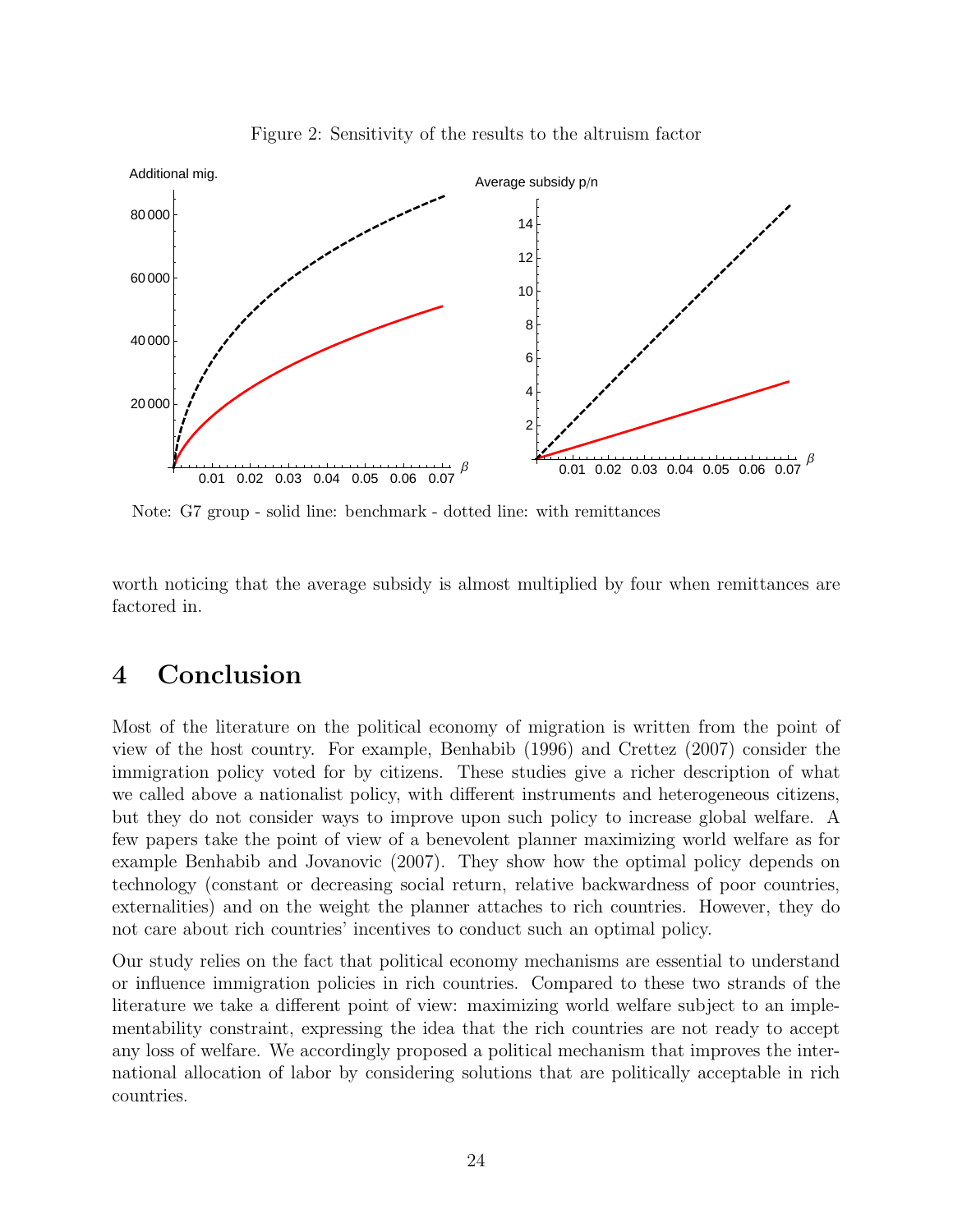Increasing migration and reducing global inequality subject to the implementability constraint is possible provided that households are averse to inequality. Nevertheless, in the absence of any coordinating device, citizen in any given rich country lack incentives to welcome additional migrants as this policy is a global public good, benefitting to all rich countries. We showed that we can construct a "no-regret" allocation taking into account the public good nature of immigration policy better, and that this allocation can be supported by a tax-subsidy scheme.

In order to quantitatively assess the increase in migration that such a no-regret allocation can bring, we calibrated the model using statistics on immigration, working-age population and output. We simulated the proposed scheme on different sets of rich countries. We showed that if altruism is as strong as predicted by experimental games, our policy would produce a very significant increase in global migration; but even for low levels of altruism, the effect of our policy would not be negligible.

# References

- Andreoni, James. 2006. "Philanthropy." In Handbook of the Economics of Giving, Altruism and Reciprocity, edited by S.C. Kolm and J. Mercier-Ythier, Volume 2, 1201–1269. Elsevier North-Holland.
- Auerbach, Alan J., and Philip Oreopoulos. 1999. "Analyzing the fiscal impact of US immigration." American Economic Review 89:176–180.
- Azam, Jean-Paul, and Jean-Jacques Laffont. 2003. "Contracting for aid." Journal of Development Economics 70:25–58.
- Bekkers, René. 2007. "Measuring altruistic behavior in surveys: The all or nothing dictator game." Survey Research Methods 1 (3): 139–144.
- Benhabib, Jess. 1996. "On the political economy of immigration." European Economic Review 40 (9): 1737–1743 (December).
- Benhabib, Jess, and Boyan Jovanovic. 2007, January. "Optimal migration: a world perspective." Working paper 12871, National Bureau of Economic Research.
- Boeri, Tito, Gordon H. Hanson, and Barry McCormick. 2002. Immigration Policy and the Welfare State. Oxford: Oxford University Press.
- Bollard, Albert, David McKenzie, Melanie Morten, and Hillel Rapoport. 2009. "Remittances and the Brain Drain Revisited: The Microdata Show That More Educated Migrants Remit More?" Working Papers 2009-26, Department of Economics, Bar-Ilan University.
- Bonin, Holger, Bernd Raffelhüschen, and Jan Walliser. 2000. "Can immigration alleviate the demographic burden." FinanzArchiv 57 (1): 1–21.
- Borjas, George. 1995. "The economic benefits from immigration." Journal of Economic Literature 9 (2): 3–22.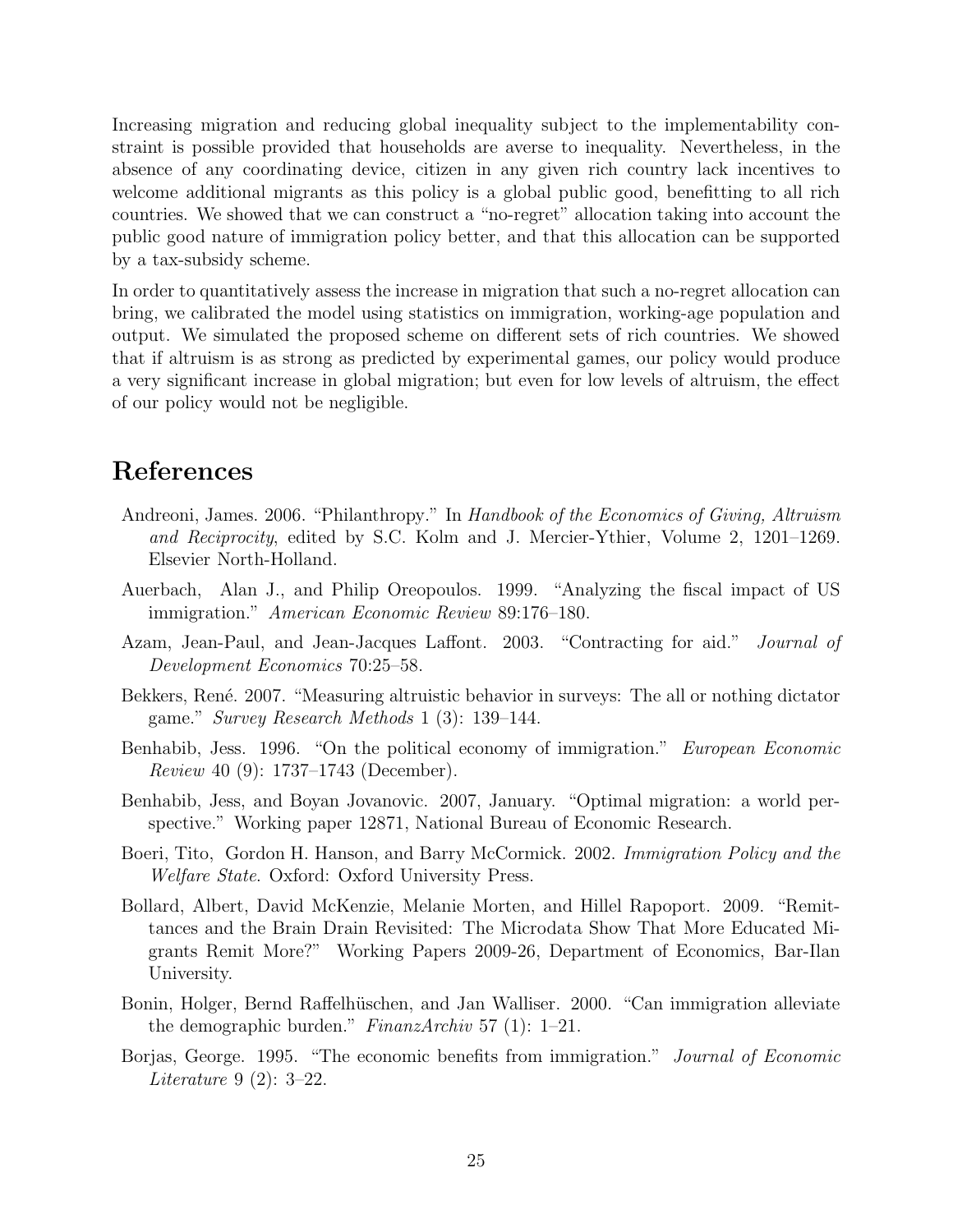- Bubb, Ryan, Michael Kremer, and David Levine. 2007. "The economics of international refugee law." mimeo.
- Burnside, Craig, and David Dollar. 2000. "Aid, Policies, and Growth." American Economic Review 90 (4): 847–868 (September).
- Charness, Gary, and Matthew Rabin. 2002. "Understanding social preferences with simple tests." Quarterly Journal of Economics, pp. 817–869.
- -. 2005. "Expressed preferences and behavior in experimental games." Games and Economic Behavior 53:151–169.
- Chojnicki, Xavier. 2006. "Vieillissement démographique et immigration: un modèle de comptabilité générationnelle appliqué à la France." Economie et Prévisions 174 (3): 39–57.
- Crettez, Bertrand. 2007. "Is Selling Immigration Rights Politically Sustainable ?" University Paris X.
- Docquier, Frédéric, B Lindsay Lowell, and Abdeslam Marfouk. 2009. "A gendered assessment of highly skilled emigration." *Population and Development Review*, p. forthcoming.
- Drinkwater, Stephen, Paul Levine, Emanuela Lotti, and Joseph Pearlman. 2007. "The immigration surplus revisited in a general equilibrium model with endogenous growth." Journal of Regional Science 47 (3): 569–601.
- Easterly, William, Ross Levine, and David Roodman. 2003. "New data, new doubts: a comment on Burnside and Dollar's 'Aid, policies and growth (2000)'." Mimeo, Department of Economics, New York University.
- Facchini, Giovanni, and Anna Maria Mayda. 2008. "From individual attitudes towards migrants to migration policy outcomes: theory and evidence." Economic Policy 23:651– 713.
	- . 2009. "Does the welfare state affect individual attitudes towards immigrants? Evidence across countries." Review of Economics and Statistics 91 (2): 295–314.
- Fehr, Ernst, and Klaus M. Schmidt. 2006. "The economics of fairness, reciprocity and altruism: experimental evidence and new theories." In Handbook of the Economics of Giving, Altruism and Reciprocity, edited by S.C. Kolm and J. Mercier-Ythier, Volume 1, 615–691. Elsevier North-Holland.
- Gersbach, Hans, and Ralph Winkler. 2007, July. "On the design of global refunding and climate change." Discussion paper 6379, CEPR.
- Hansen, Henrik, and Finn Tarp. 2000. "Aid effectiveness disputed." Journal of International Development 12 (3): 375–398.
- Hatton, Timothy J. 2004. "Seeking asylum in Europe." Economic Policy, vol. 19.
- Hatton, Timothy J., and Jeffrey G. Williamson. 2006. "Refugees, asylum seekers, and policy in Europe." In Labour mobility and the World Economy, edited by Federico Foders and Rolf J. Langhammer, 250–284. Kiel: Springer.